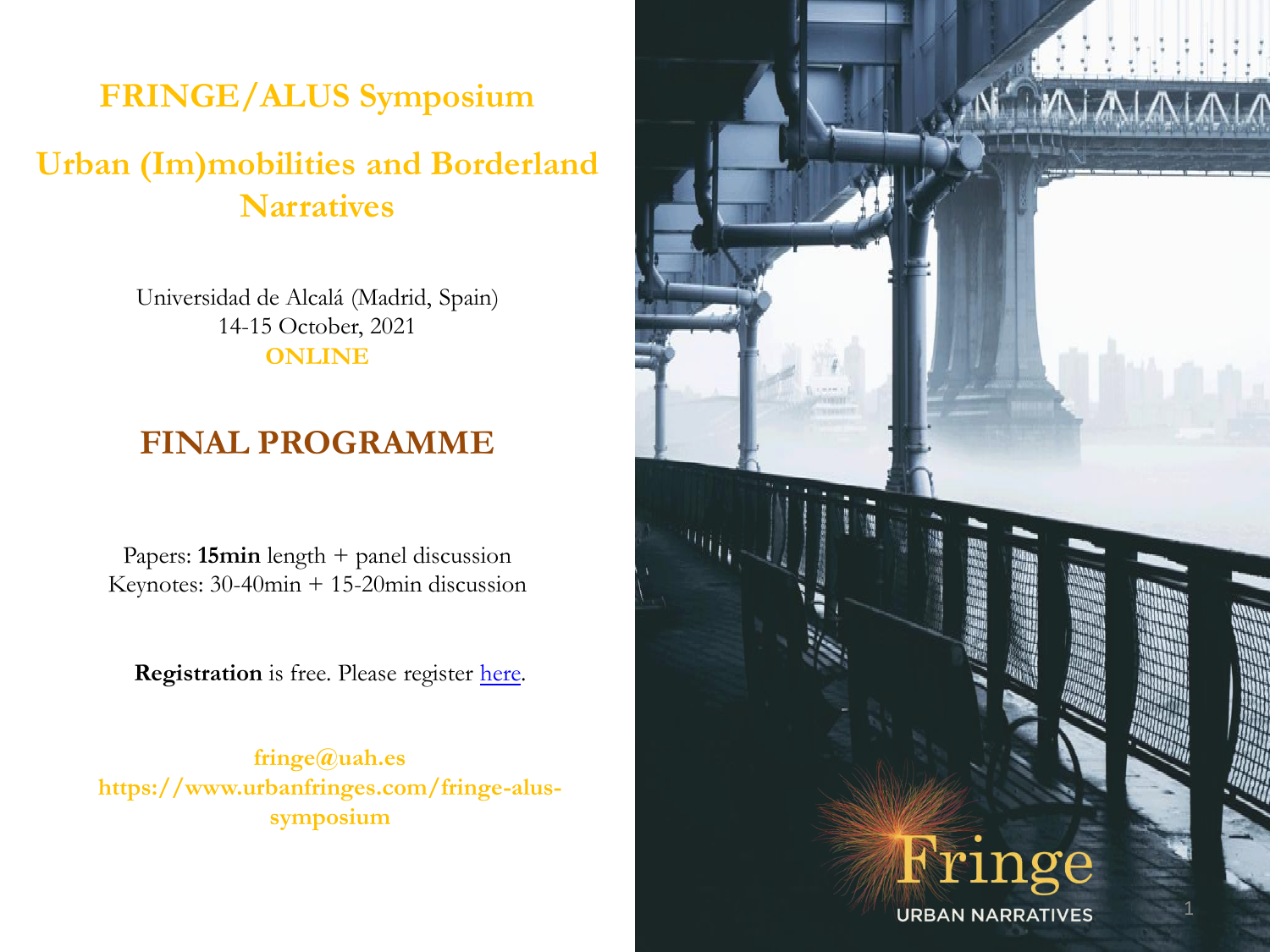# LINKS

*CET (Spanish Time)*

URL ZOOM **Thursday 14 morning** (before lunch):

<https://uah-es.zoom.us/j/89950684709?pwd=YkxLSGtFQUlXODJQV3BCQzRWQU1Odz09>

Access code: 370164

URL ZOOM **Thursday 14 afternoon** (after lunch):

<https://uah-es.zoom.us/j/85449284071?pwd=Z1p0eGo3bDhwQW02c1piaDBJUkN2dz09> Access code: 416329

URL ZOOM **Friday 15 morning** (before lunch):

<https://uah-es.zoom.us/j/84880159706?pwd=aUJXbnFuakVrL0JmL0xEa0hSWWg2dz09> Access code : 458455

URL ZOOM **Friday 15 afternoon** (after lunch):

<https://uah-es.zoom.us/j/81667614261?pwd=c1NsUnNYQ293QzE4ZWhaNXdmV3NSZz09>

Access code : 874178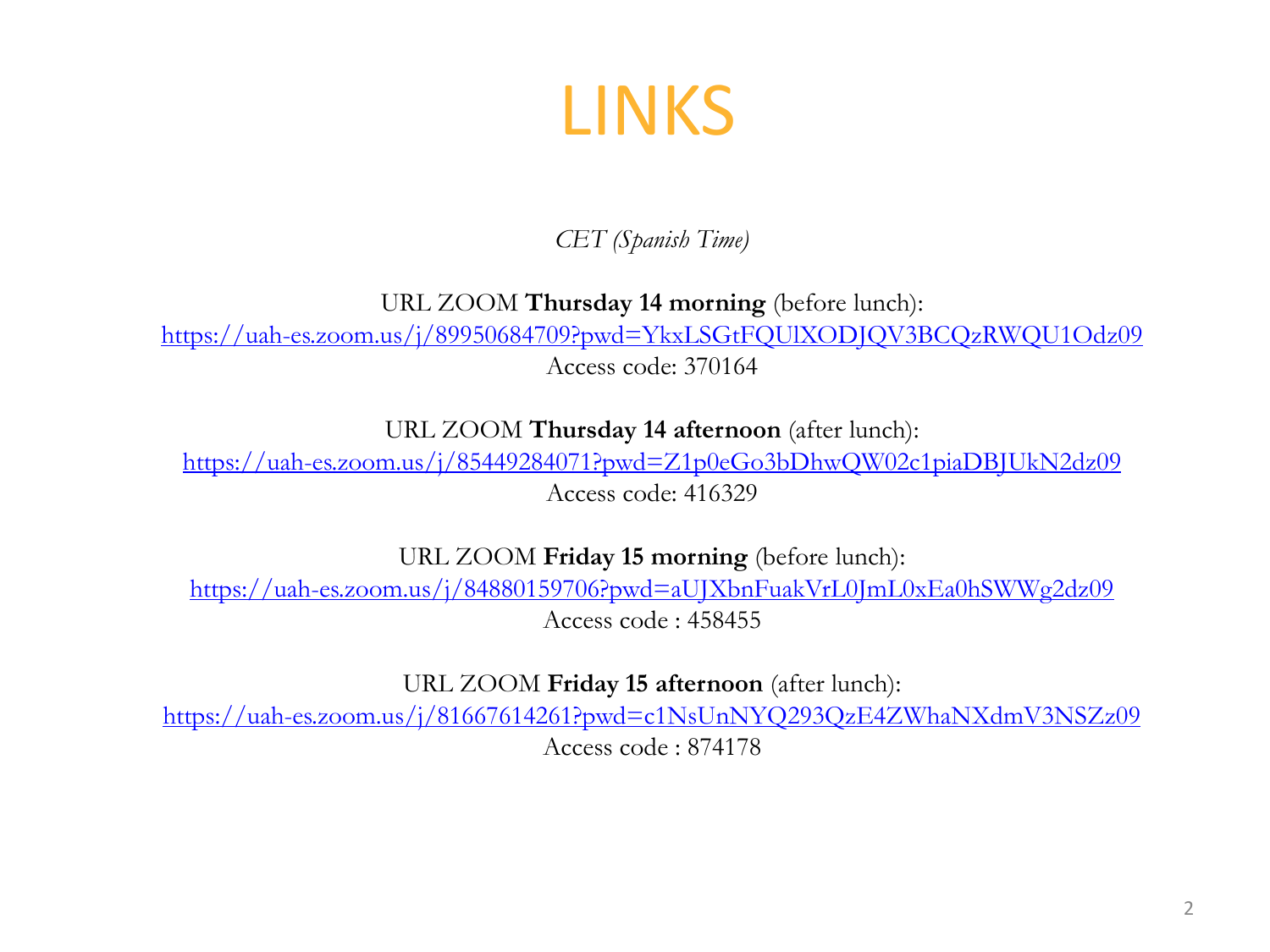## **Thursday 14 of October**

*CET (Spanish Time)*

9.00-9.15: **Opening words by the organizers - FRINGE/ALUS**

9.15-11.00: **Keynote panel** (Chairs: Lieven Ameel and Patricia García)

**Anna-Leena Toivanen** (University of Eastern Finland), ―Mobilities and the city in Francophone African literatures: Peripheral perspectives"

Johan Schimanski (University of Oslo), "Space, Borders and Cognition in Urban Diasporic Fiction"

Coffee break (with breakout rooms)

11.15-12.30: **Panel 1 - Of Other Spaces: Literary Fringes**  (Chair: Jean-Philippe Imbert)

- ―Urban marginality and the coming of a railway: poverty and modernity in late  $19<sup>th</sup>$ - century Hungarian fiction", Zsuzsanna Varga (University of Glasgow)
- ―Colson Whitehead's *The Intuitionist*: Contesting Elevation in the Modern City", Lieven Ameel (Tampere University)
- ―The peripheries of Barcelona: gender perspectives on the suburban novel", Patricia García (Universidad de Alcalá)

Lunch break

13.30-14.45: **Panel 2 - Metropolitan Margins** (Chair: Marta Zorko)

- ―Urban Ambivalence: Work and home at Delhi's margins", Anubhav Pradhan (Indian Institute of Technology Bhilai)
- ―Delhi on the Move: a Literary Account on Urban Mobility", Valentina Barnabei (Ca' Foscari University/Heidelberg University)
- ―Spatiotemporal contours and horizons of Amman: A translocal reading of Amman in three Arabic Novels from Jordan", Ismael Abder-rahman Gil (Ca' Foscari University of Venice/University of Marburg)
- 14.45-16.00: **Panel 3 - Visual Arts in Motion** (Chair: Giada Paterle)
- ―Villages in the city: exploring the creative potential through contemporary artistic practices in China", Federica Mirra (Birmingham City University)
- ―Narratives of Border Crossing in Kati Horna's Photographic Tales", Karla Segura Pantoja (CY Cergy Paris Université)
- ―The (Sub)urban Horrors of Post-Industrial America in David Robert Mitchell's *It Follows*", Alan Mattli (University of Zurich)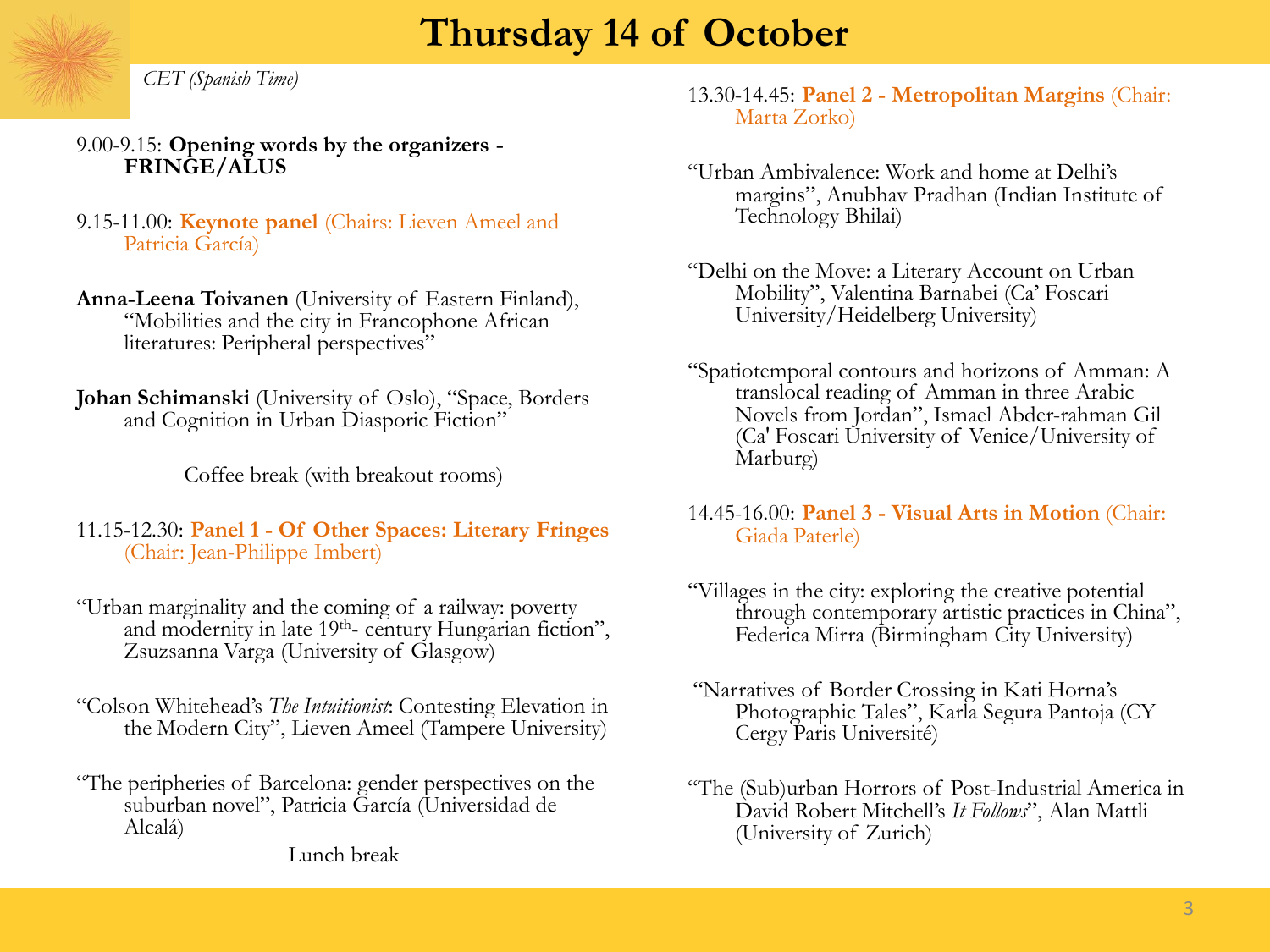## **Thursday 14 of October**

*CET (Spanish Time)*

Coffee break (with breakout rooms)

16.30 – 17.45: **Panel 4 - Politicizing Movement, Challenging Borderlands** (Chair: Anubhav Pradhan)

―The Power of Not-Moving. Standing Still as Political Action", Maciej Kowalewski (University of Szczecin)

―The paradox of COVID-19 related re-bordering and reterritorialization of EU periphery: border narratives and everyday border practices", Marta Zorko (University of Zagreb)

"Spatial mobilities as agency? Queer strategies in Beirut", Jean Makhlouta (University Paris 1 Panthéon-Sorbonne)

17.45-18.45: **Keynote session** (Chair: Lieven Ameel)

**Tania Rossetto** (University of Padova), "From the Cartographic Fringes: Map Mobilizations and the Urban

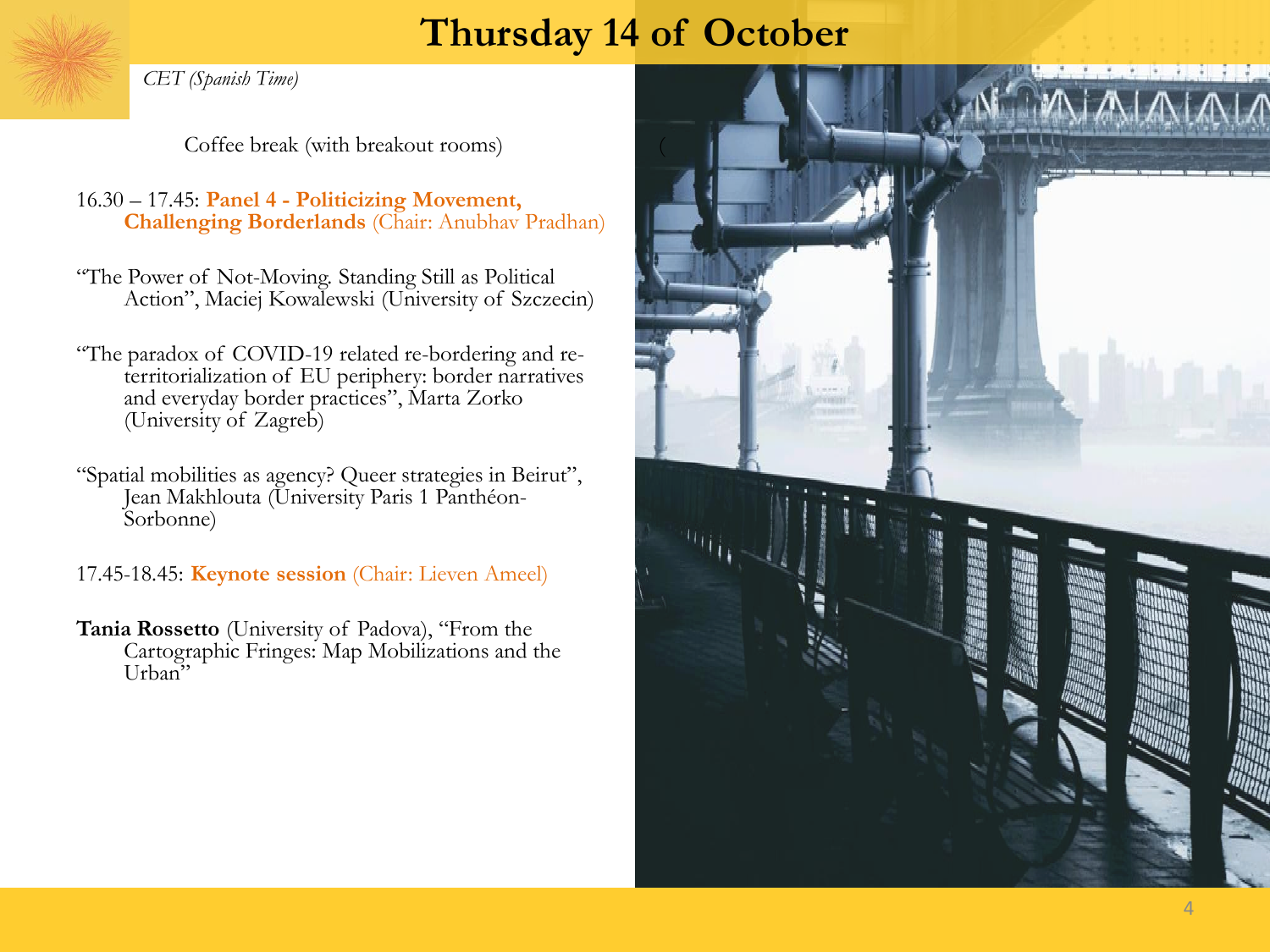# **Friday 15 of October**



#### 10.00-11.15: **Panel 5 - Revisiting Flânerie** (Chair: Rosa María Díez Cobo)

- ― ‗The Moving World': Flâneur, Flâneuse, and Invisible City Borders", Alexandra Urakova (University of Tampere/Russian Academy of Sciences)
- ―Crossing the Boundaries of Naples: Wandering Women and Female Subjectivity, from Matilde Serao to Elena Ferrante", Sophie Maddison (University of Glasgow)
- ―I Am My Own Landscape: Reframing the Flâneur in the Fringes of Urbanism and Illustration", Tânia A. Cardoso (University of Amsterdam)
- 11.15-12.30: **Panel 6 - Of Other Spaces, Literary Fringes II** (Chair: Julia Faisst)
- ―The Nomadic Subject in Teju Cole's *Open City*‖, Aristi Trendel (Le Mans University)
- ―Border Crossings and Liminal Urban Spaces in Margaret Atwood's Fiction", Olga Springer (Dublin City University)
- ―What Lurks in the Peripheries: The Unusual in Liminal Suburban Territories in Recent Short Story Collections‖, Rosa María Díez Cobo (Universidad de Burgos)

Lunch break

#### 14.15-15.30: **Panel 7 - Of Other Spaces: Literary Fringes III** (Chair: Olga Springer)

- ―Health, Hazard, and Hallucination of Intra-City Cycling: Modern Japanese Narratives of (Im)Mobilities and Affordances in (Sub)Urban Space", Atsuko Sakaki (University of Toronto)
- ―Urban Queer Mobility in China and Mu Cao's Poetry of Abjection", Federico Picerni (Ca' Foscari University of Venice/Heidelberg University)
- ―Space and Mobility in Paton's *Cry, the beloved Country* (1948): A Postcolonial Analysis", Sophie Kriegel (Leipzig University)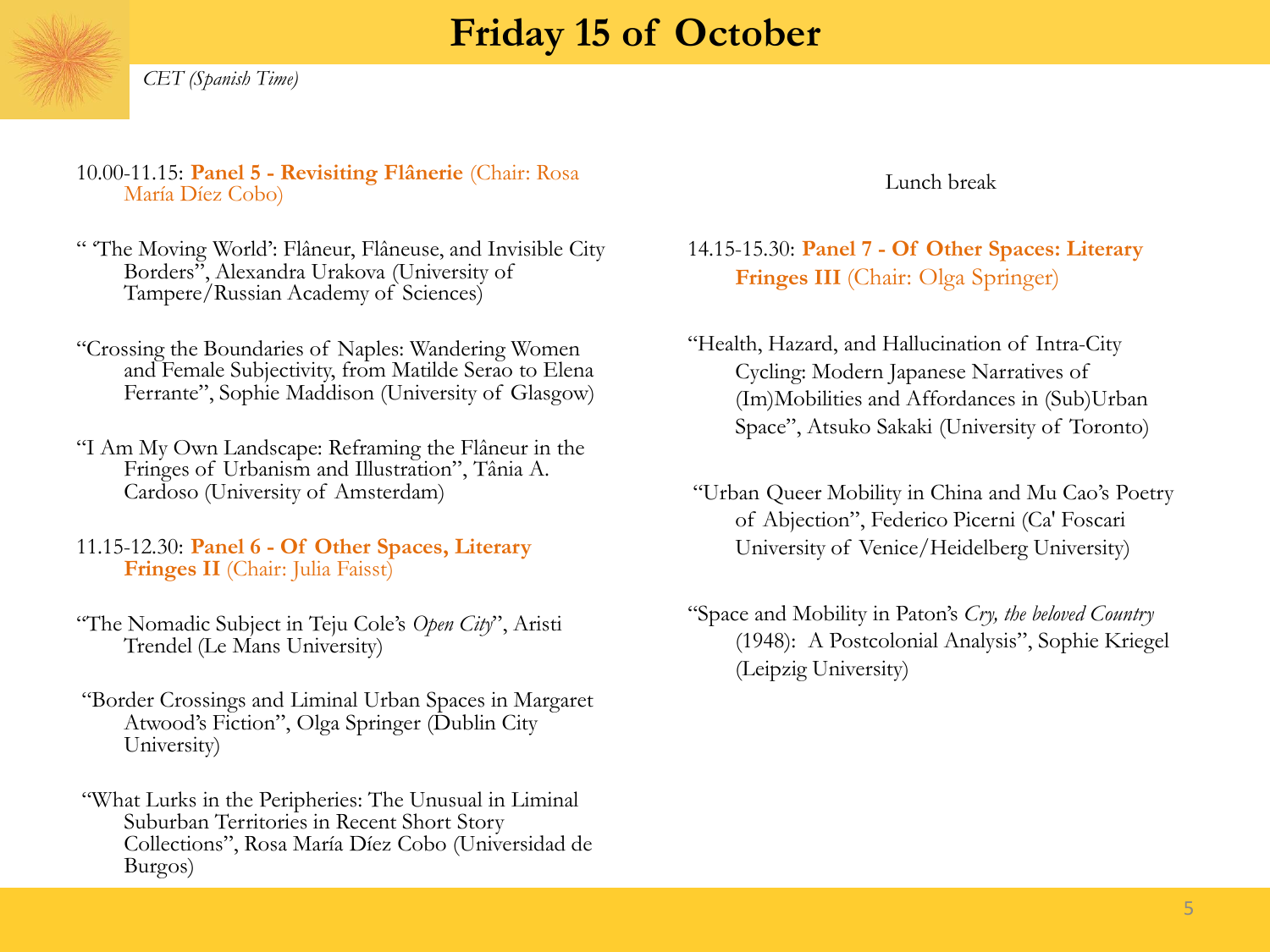# **Friday 15 of October**

*CET (Spanish Time)*

- 15.30- 17.00: **Panel 8 - Latin American Cultural**  Peripheries in Motion (Chair: Zsuzsanna Varga)
- ―Punk as Urban Fringe Culture: On Daniela Catrileo's "Warriache" (2019) and Mapuche Punk in the Periphery of Santiago de Chile", Maxwell Woods (Universidad Adolfo Ibáñez)
- ―U.S.-Mexican Boderlands and (Inter)Media Child Migration Narratives", Julia Faisst (University of Regensburg)
- ―Cihuateteo Wander: The Representations of the Female Walk in Mexico City and its Peripheries", Orly C. Cortés Fernández (Universidad Autónoma Metropolitana- Xochimilco)
- ―Nuyorican Masculine Identities and Urban (Im)mobilities in New York", Eliseo Jacob (Howard University)

Coffee break (with breakout rooms)

17.30-18.30: **Keynote session** (Chair: Patricia García)

**Jean-Philippe Imbert** (Dublin City University), "Once upon a Queer: Sexual Monstrosity, Sexual Misery and the Metropolis"

#### **Closing words**

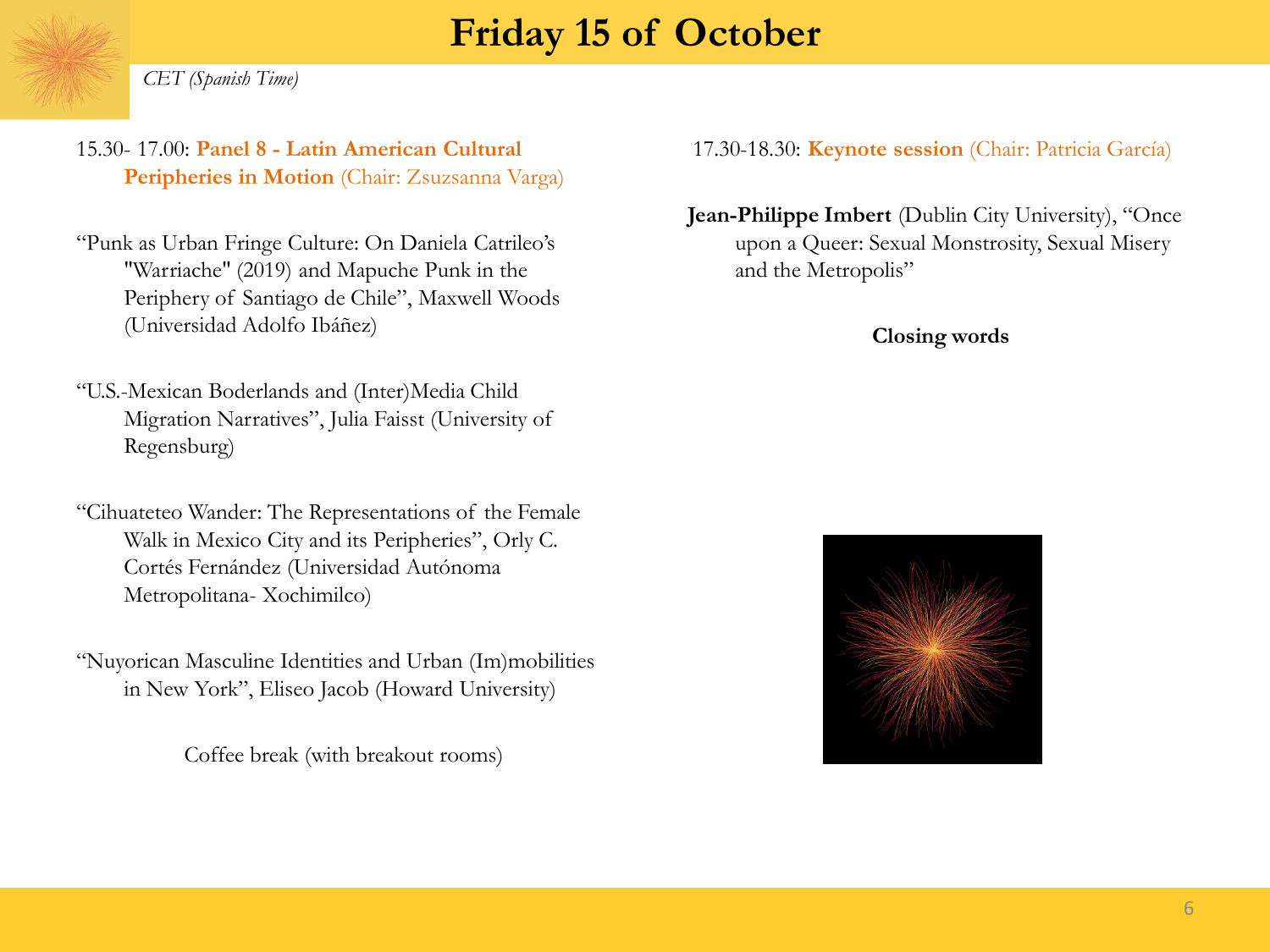

# **Keynote speakers**



**Anna-Leena Toivanen**, Academy Research Fellow and docent in postcolonial literary studies at the University of Eastern Finland.

**"Mobilities and the City in Francophone African Literatures: Peripheral Perspectives"** 

**Johan Schimanski**, Professor of Comparative Literature at the University of Oslo.

**"Space, Borders and Cognition in Urban Diasporic Fiction"**

**Tania Rossetto**, Associate Professor of Cultural Geography at the Department of Historical and Geographic Sciences and the Ancient World of the University of Padova.

**"From the Cartographic Fringes: Map Mobilizations and the Urban"**

**Jean-Philippe Imbert**, Associate Professor at Dublin City University.

**"Once upon a Queer: Sexual Monstrosity, Sexual Misery and the Metropolis"**

*Bionotes and abstracts can be downloaded [here](https://7acfafe7-615e-43c8-b462-d361807494b3.filesusr.com/ugd/03f723_a1f59fa28d3444889b36b265b1e5506b.pdf)*.





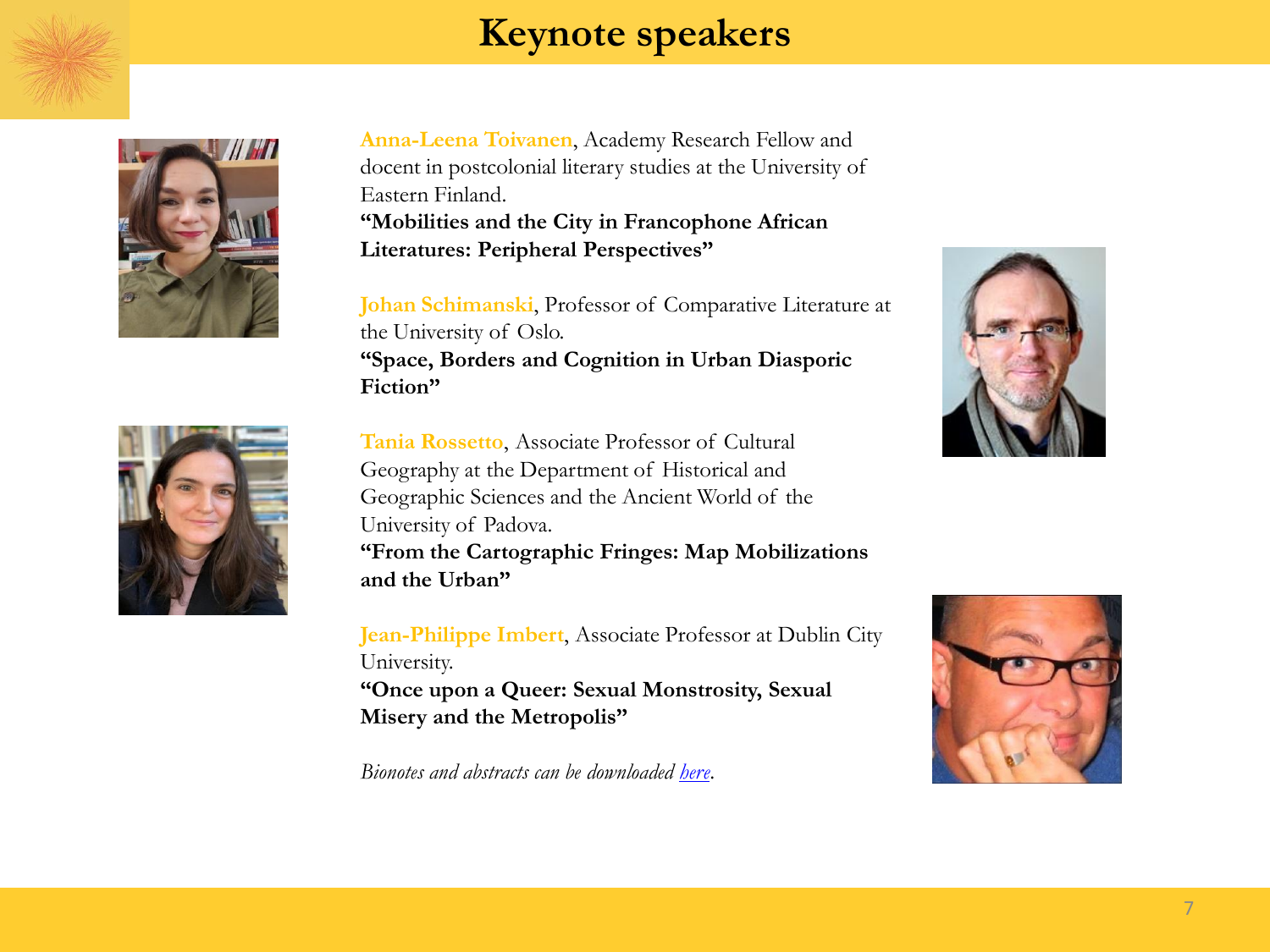

**"Urban marginality and the coming of a railway: poverty and modernity in late 19th - century Hungarian fiction", Zsuzsanna Varga (University of Glasgow)** 

The 1867 Austro-Hungarian Compromise opened the avenue for material and political modernisation in Hungary. Population increase in cities, and the general spread of urban modes of life and urban attitudes became increasing dominant in the shaping of social mores. The rapid and radical extension of the railway network were part of this process, leading to the reliable spread of the communication system well established by 1900, and the increasing self –assertion of Budapest is nowhere clearer than in the urban architecture surviving even today.

Creative writers were increasingly responsive and also critical of human effects of such rapid and near social and human transformation, and they identified Budapest (rather than any other city), as the site of social tension and moral decay, as the ‗city of sensual pleasure' and the ‗Babylon of misery.' An awareness of socially critical naturalism were part of this reflection, as evidenced by the work of Sándor Bródy and Ignác Acsády. This paper revisits the representation of the world of dispossessed in the writing of Mór Jókai, known as the par excellence Hungarian novelist of the century. Rooted in a plot related to the existence of the railway, his late novel *The poor who are rich* (Gazdag szegények,1890) shows his attempt at negotiating the intention to describe the world of the dispossessed and his natural instinct for a traditionla Victorian conciliatory poetic work, conflict resolution and social harmony.

#### **"Colson Whitehead"s The Intuitionist: Contesting Elevation in the Modern City", Lieven Ameel (Tampere University)**

In *The Intuitionist* (1999), Colson Whitehead offers a starkly allegorical novel that is centred on competing elevator inspector guilds in an alternative late-twentieth-century New York City, and on the promise of continued elevation. The urban environment and the elevators in Whitehead's novel are deeply symbolical of the broken promises of modernity, but also of fraught American race relations. This paper will approach the allegory of the elevator in *The Intuitionist* as figure that contests urban modernity's promises of universal upward mobility.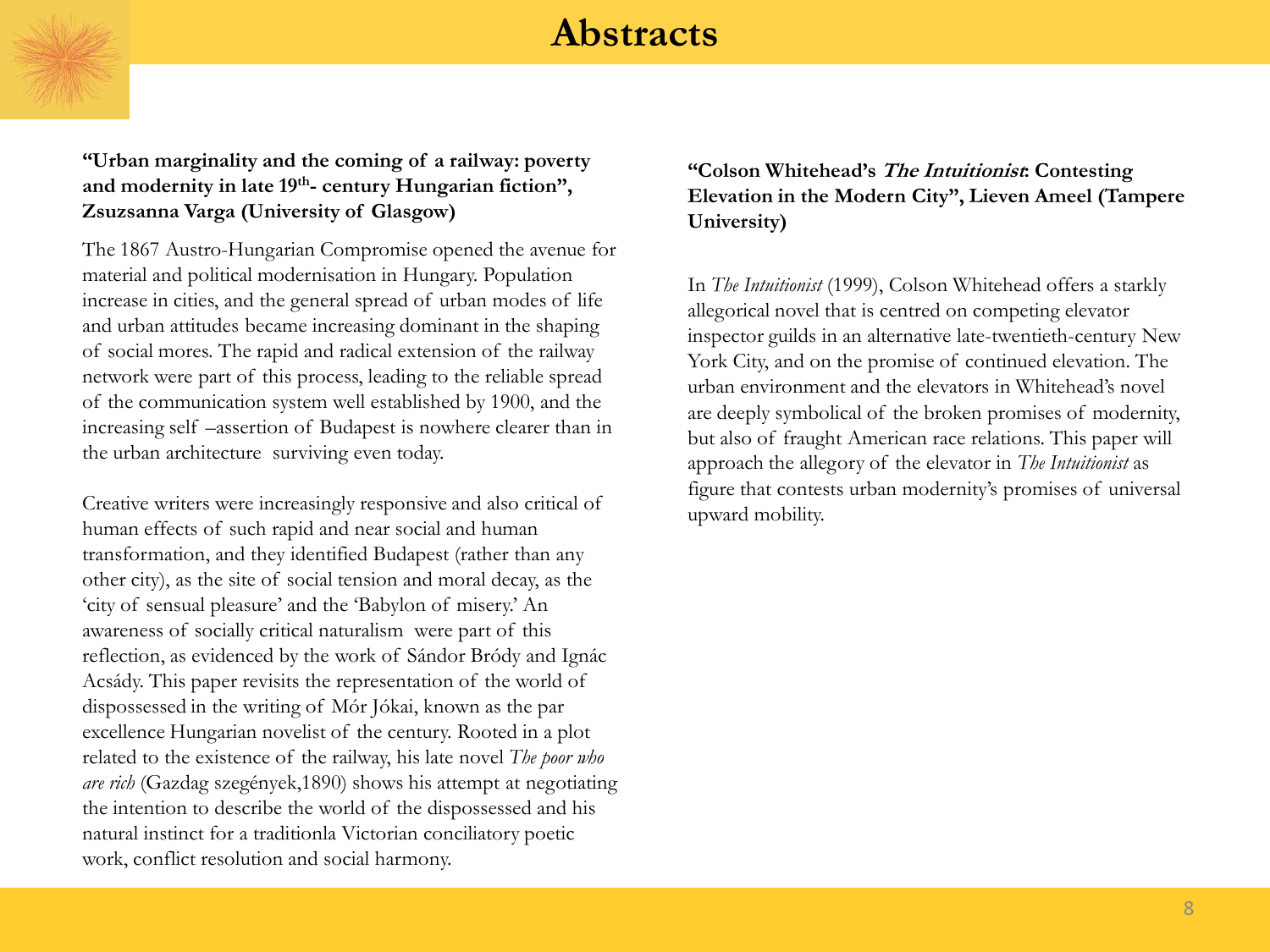**"The peripheries of Barcelona: gender perspectives on the suburban novel", Patricia García (Universidad de Alcalá)**

By means of the framework provided by feminist geographers in the recent years, this paper examines gender relations in contemporary novels set in different peripheral areas of Barcelona. This city, marked by migratory patterns from other Spanish and Catalan regions in the decades of the 60s, 70s and 80s, constitutes an important locality to study on the intersections between class and gender when approaching the theme of urban mobility. The novels I analyze are narrated from the points of view of female characters who immigrated themselves or who are the daughters of these migrant workers. I will focus on how their access to the city and their movement within it is determined by their gender, including the construction of urban imaginaries of possibilities and liberation, the impact of safety and fear in the characters' capacity for movement, the feminization of the systems of care and their role in grassroot neighborhood organizations, among other aspects currently at the center of feminist urban approaches.

#### **"Urban Ambivalence: Work and home at Delhi"s margins", Anubhav Pradhan (Indian Institute of Technology Bhilai)**

If Southern infrastructures have tended to be ambivalent, then Southern literatures have been the primary sites wherein this uncertainty has manifested itself in all its tense contraries. Specifically, contemporary writing from the Global South tends to reflect deeply on the implications of the networked urbanisation and structural readjustments happening across this region. In radically altering the conditions of work and leisure as these have been known in Southern cities, large-scale infrastructure projects backed by glocal finance and governance paradigms have not only transformed the contours of the quotidian but also the ways in which these are negotiated, understood, and articulated.

Accordingly, in this paper I am interested in evaluating literary cultures of the South to understand how individuals' and communities' notions of urbanity, informality, and work have responded to systemic changes occurring in our cities. Focussing on Delhi, a city shrouded in construction dust for more than two decades now, I will read Aman Sethi's *A Free Man* (2011) and Mridula Koshy's *Bicycle Dreaming* (2016) as two recent—but not rare—literary reflections on the often uncontrollably changing meanings of labour, home, and family in Southern mega cities. While Sethi tracks the life and work of a homeless daily wage worker with an unfiltered honesty not usually achieved in such writing, Koshy presents a fragmented bildungsroman on the adolescent daughter of an increasingly impoverished *kabadi*, an itinerant waste worker. Marked as much by intense, unpredictable mobility as by a crushing lack of it, and operating at the neglected borderlands of bourgeois urbanity, these texts work against the legacies of English writing in India to speak cogently of the psychosomatic footprint of Delhi's ongoing worlding. In thus reading literature against the background of policy, I hope to complement discourse on the ambivalence of Southern urbanisation with the capriciousness of its impact.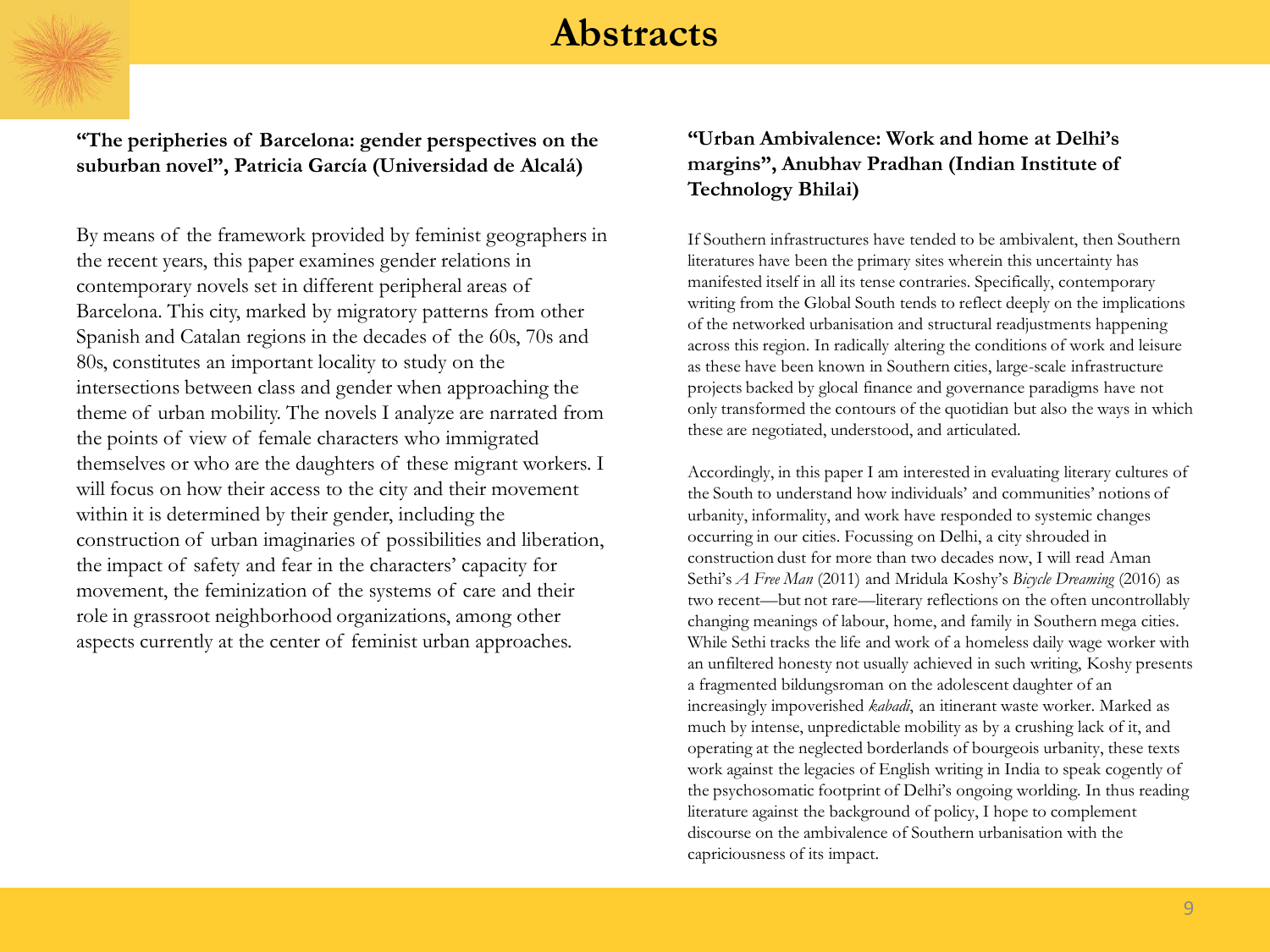

#### **"Delhi on the Move: a Literary Account on Urban Mobility", Valentina Barnabei (Ca" Foscari University/Heidelberg University)**

In the last few decades, urban spaces have become the focus of many researches that studied them from several perspectives. Beyond academic research, urban contexts served as the setting and the inspiration for many literary works that voice issues of marginality. This presentation, using a framework based on literary geography researches, will analyse two literary works of contemporary Hindi literature: *Bahurūpiyā śahar* (Tabassum et al. 2007) and *Iśq meṁ śahar honā* (Kumar 2015). These texts, both set in Delhi, bear witness to what it means to live at the margins -not only geographically - of a metropolis such as the Indian capital city. At the same time, they bring out the instances of urban and rural migrants and dwellers who have been evicted from their houses and forcibly relocated in other parts of the city. I will look at how these texts address the impact of changes of urban landscapes on Delhi's unauthorized and resettlement colonies' residents. I will analyse how the authors depict mobility in the city from the perspective of these dwellers, which live in areas that are constantly threatened by the risk of a demolition or that are the result of it. In doing so, the presentation tries to answer the following questions: how do unauthorized and resettlement colonies dwellers move within the city? How does the access to public or private transport influence their daily life? What is the picture of mobility in Delhi that these texts, through their exaggerations, omissions, and fictional elements, give to the readers? In conclusion, by looking at the experience of migrants and evicted people I aim to address the issues of urban mobility in liminal areas of the city.

#### **"Spatiotemporal contours and horizons of Amman: A translocal reading of Amman in three Arabic Novels from Jordan", Ismael Abder-rahman Gil (Ca' Foscari University of Venice/University of Marburg)**

This paper aims at understanding the spatiotemporal and affective boundaries of Amman as expressed in three Jordanian novels: *Arḍ al-Limbūs* (Elias Farkouh, 2008), *Akṯar min wahm* (Abdelsalam Saleh, 2017) and *Al-Hāmiš* (Khaled Sameh, 2020). As seen from the titles (in English: *the Land of Limbo; More than an illusion; The Margin*), they evoke suspension, in-betweenness, transition, and even detachment and disenchantment. Amman is a protagonist in the three novels, and the three works express the angst, the feelings of alienation, the sense of dislocation and the frustrations of the protagonists who live in Amman, and at the same time; these feelings have to do not only with the failure of the political projects or aspirations of the characters, but also with what I call the "disruptions of the geographical horizon", or in other words, the abrupt rupture in the connection of a city with other cities, which in the case of Amman as shown in the novels is the effect of the Israeli occupation of Jerusalem and the West Bank (1967), and the wars on Iraq and the occupation of Baghdad (1990 & 2003) among other events, processes and locations.

Through a geocritical approach (Westphal) to the texts and by putting together different subjectivities, I attempt to examine the spatiotemporal contours of both, the texts and the city by linking them to the geographical and temporal referents of Amman and offer a translocal reading of the city. Through this reading, I foreground the ways belonging and linkage to the city are felt and experienced in the novels, and at the same time; how different locations transcend their own physical boundaries; how these locations are embodied and felt; and how all these processes affect the production of the locality of Amman, and thus our experience and understanding of a city.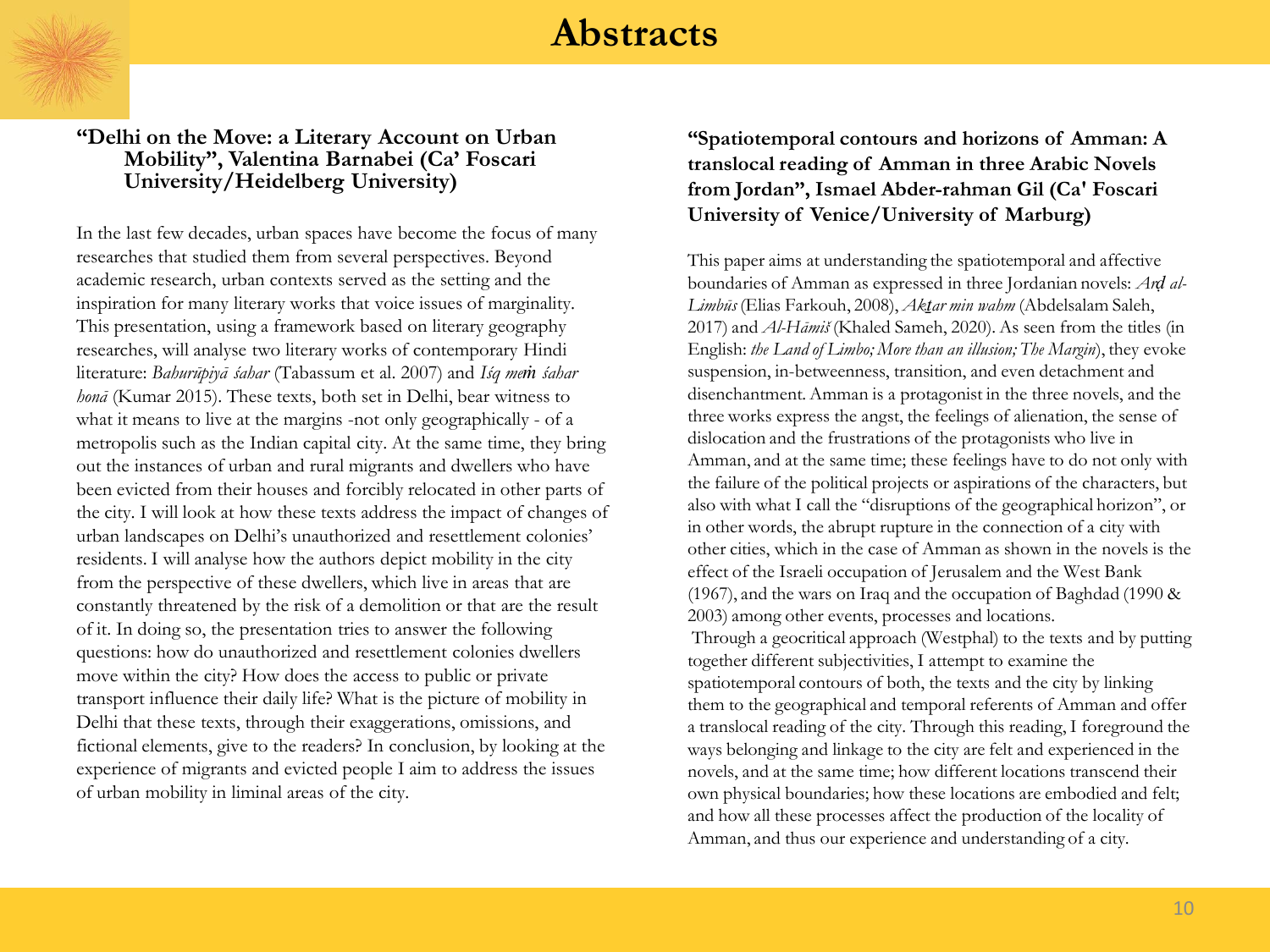

**"Villages in the city: exploring the creative potential through contemporary artistic practices in China", Federica Mirra (Birmingham City University)**

Situated within the city and yet not officially part of the urban core, the Chinese villages in the city (*chengzhongcun*) are hybrid and multi-diverse sites where informal settlements emerge along with irregular economies and services. Although they are often made invisible, renewed, or even eliminated by authorities for their overcrowded, disorganized, and unattractive appearances, villages in the city (VICs) provide informal services that are crucial to rural migrants and the functioning of the urban cores. This paper investigates VICs through the lens of contemporary artistic practices to shed light on this urban phenomenon. Although the literature around VICs is increasingly expanding, especially in the field of urban and social studies, the focus on contemporary artistic practices can be particularly useful in revealing the invisible interlinkages between centre and periphery, urban and rural, and visible and invisible. Specifically, I focus on selected artistic practices to demonstrate how these liminal areas have been represented. Whereas the work by Weng Fen and Cao Fei highlight the fracture between urban and rural, the socially engaged practices of Handshake 302 in Shenzhen illustrate the creative potentiality of villages and rural migrants. Deploying visual analysis and socio-spatial theories, this interdisciplinary paper expands the current research on urban-rural fringes and narrates the ways in which VICs are represented. Moreover, through the exploration of visual art practices I argue that VICs are not merely irregular settlements, but liminalities that have the creative potential to redefine and reimagine the city.

#### **"Narratives of Border Crossing in Kati Horna"s Photographic Tales", Karla Segura Pantoja (CY Cergy Paris Université)**

My recent scholarship on the surrealist exiles in Mexico during World War II was developed within a sociological and epistemological discussion about displacement. This framework posits the intersecting dimensions of power and discrimination in Mexico City's urban narratives during the exile of one of these refugees, Hungarian photographer Kati Horna (1911-2000). Since her Parisian stay (1935), Kati Horna developed series of photographs infused with surrealism that challenge the space of politics and operate a displacement of power at the private space in the context of the rise of fascism. Later, throughout her documentation of the Spanish Civil War, she photographed the behind-the-scenes of the conflict: the restless faces of injured soldiers, mothers and children within their quotidian details. Her multiple exiles to Paris, to several places in Spain and then to Mexico permeate her narratives of border crossing. In this paper, I would like to examine how the city is narrated by Kati Horna, tracing intersections not only of nationality, class, and gender but also of disability. In her Mexican photographs Kati Horna addresses liminal identities and urban borderlands not only as part of the city's architecture but also as the borders between sanity and insanity. I will examine her lesser known series *La Castañeda* and *Loquibambia* (1944) as portraits of liminal spaces that reveal the peripheral setting of a public psychiatric institution. In this work, Kati Horna's sharp eye narrates a suburban environment outside the margins of society where mobility and immobility are confronted.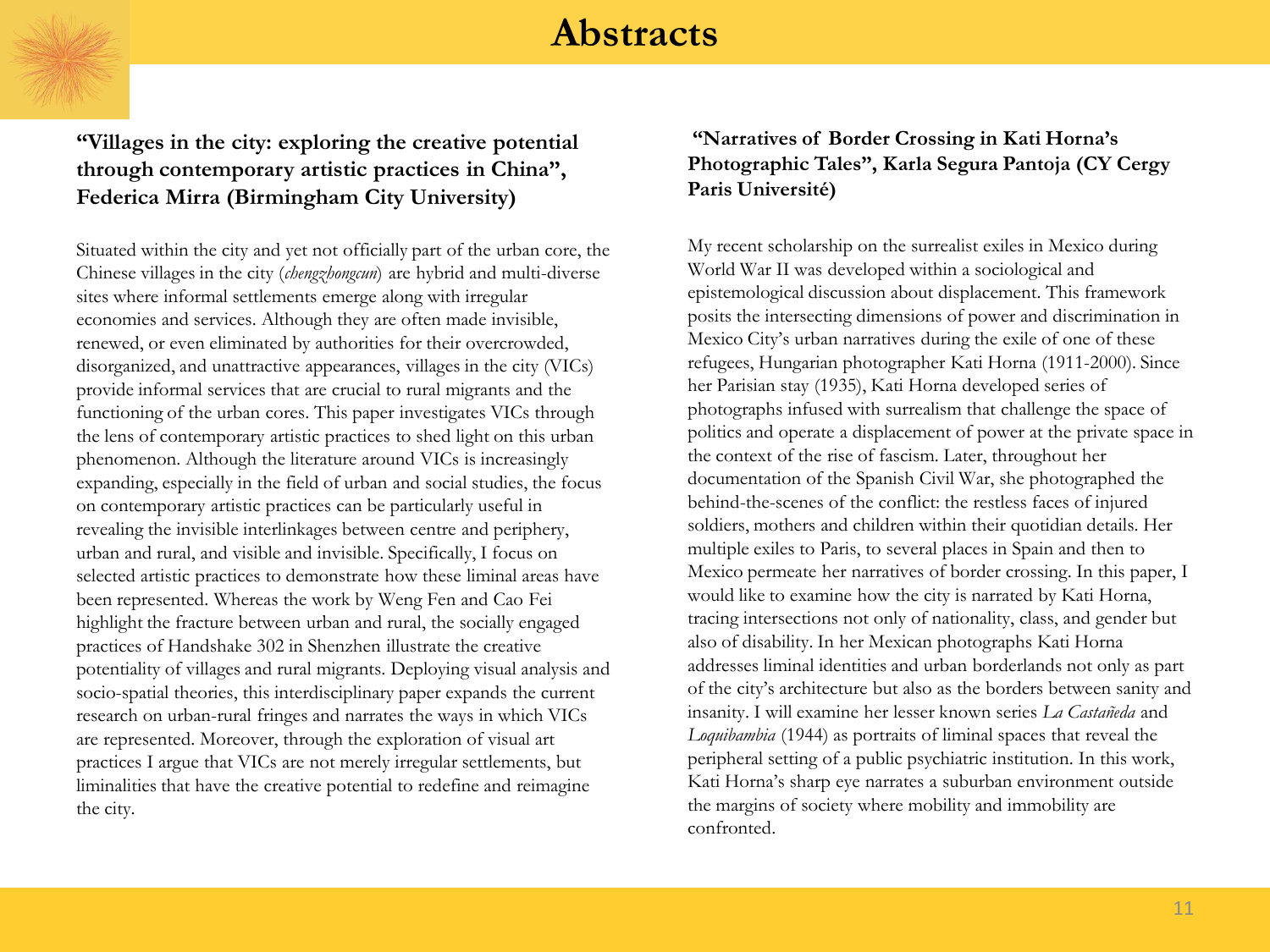

#### **"The (Sub)urban Horrors of Post-Industrial America in David Robert Mitchell"s It Follows", Alan Mattli (University of Zurich)**

*It Follows*, David Robert Mitchell's 2014 horror film about a shape-shifting entity that stalks its victims until they "pass it on" by engaging in sexual intercourse, is most commonly read as a metaphorical treatment of the social stigma associated with sex in general and the sexual agency of teenage girls and women in particular. However, the film's geographic and demographic specificity, coupled with a deliberately non-committal temporal setting, points towards a broader engagement with its sociocultural context.

Set in post-industrial Detroit and its suburban environs, whose failing infrastructure and decrepit factories serve as pivotal loci of horror, *It Follows* focuses on the lives of financially dependent college students working minimum-wage service sector jobs – a situation that not only leaves them illprepared to climb the social ladder but also renders them virtually unable to ever truly escape either their supernatural pursuer or the gravitational pull of the stagnant Detroit metro.

Indeed, at times, the film itself seems to de-emphasise the sexual connotations of its premise in favour of a more geographically-minded focus. This tendency is succinctly illustrated by Mitchell's curious deployment of the film score's main theme (simply called "Title"), which, in a breach of the horror genre's musical conventions, does not play over a moment of supreme fright or the revelation of a villain, but instead accompanies a conversation about Detroit's famous 8 Mile line and the lessons learned in childhood about "where the city started and the suburbs ended."

Drawing on some of Franco Moretti's claims in "Dialectic of Fear" – particularly his association of the horrific figure with capitalism and bourgeois anxieties – I will argue that the horror of Mitchell's film, by virtue of its depiction of the economic and spatial realities of the postindustrial Midwest, is primarily located in the inherently problematic American notion of social mobility through geographic mobility.

#### **"The Power of Not-Moving. Standing Still as Political Action", Maciej Kowalewski (University of Szczecin)**

This study explores the meaning of not-moving in protest actions. I address three issues to support my argumentats: firstly, I refer to studies on social movements that describe tactics of standing (alone) protest (Sbicca & Perdue 2014, Birringer 2018). Standing-still fits into the logic of bearing witness (della Porta and Diani, 2006), it is a demonstration of determination, an act of taking control of space, a challenge to authority. Secondly, I reach out to the field of urban art, where standing still is not only a practice of movement, but an important approach of philosophizing about the space and mobility. And finally, I look at sociological research methods of not-moving in the public space (Stanley et al. 2020), focussing mainly on Krzysztof Konecki's (2017) concept of standing still as a contemplative research practice.

I argue that the poetics of standing still focuses on reversing the spatial order: against constraints, and towards contemplation and the breaking of dominant urban rhythms. Standing is unsettling, unusual, a counterpoint to the spatial (and political) dispersion and forced mobility. Standing-still protest is a refusal, a testimony to the 'power of the powerless'. The not-moving protesters are not ghosts, but monuments to a moment of defiance.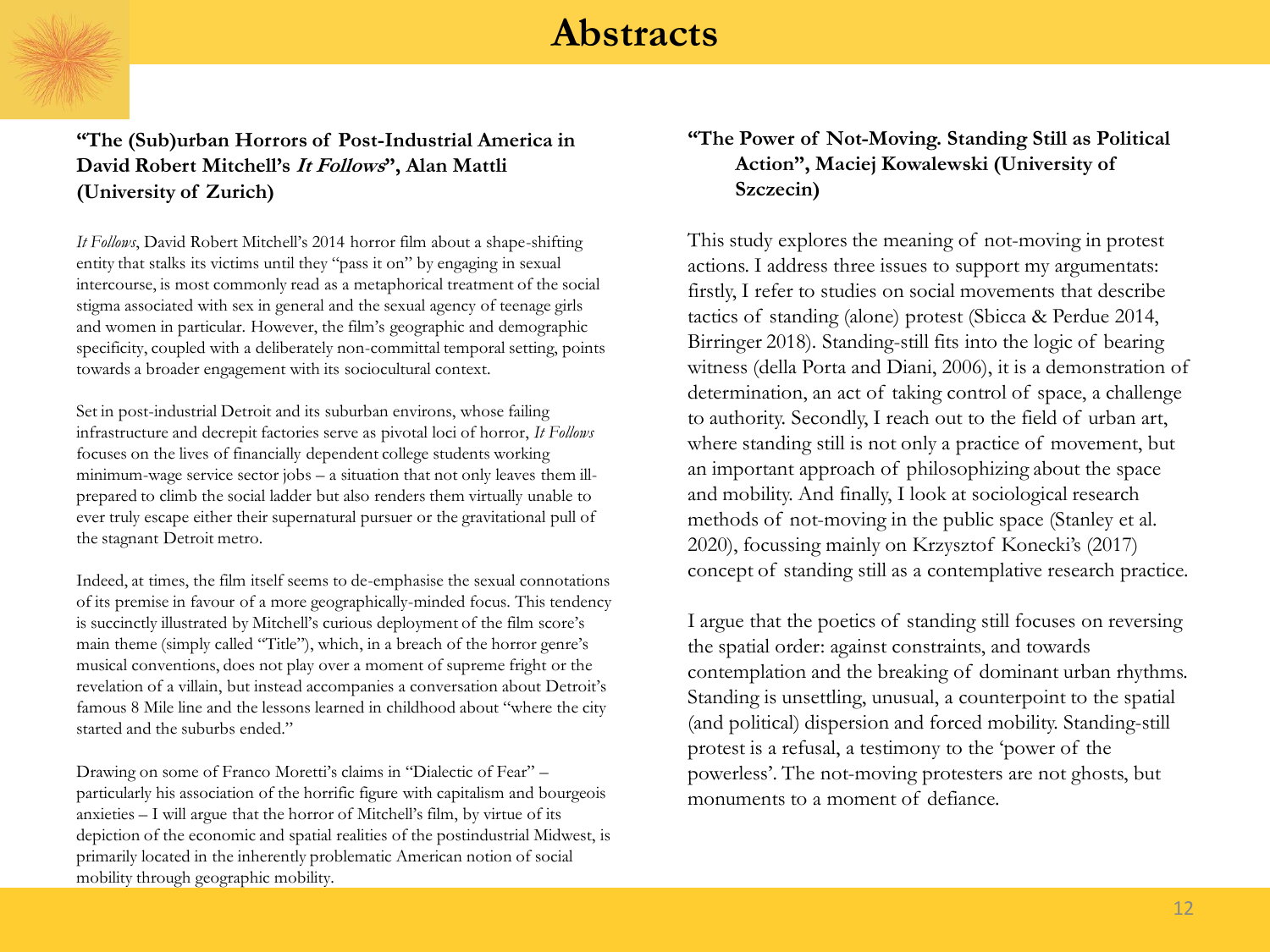**"The paradox of COVID-19 related re-bordering and reterritorialization of EU periphery: border narratives and everyday border practices", Marta Zorko (University of Zagreb)**

The most important geopolitical game that influenced bilateral relations during COVID-19 pandemics is related to the politics and policy of (non) movement. Measures imposed by states (and/or blocks of states) were different but the first reaction to pandemics was border closure worldwide. This paper analyses dynamic of border closure and its consequences in European continent, specifically on external EU border towards Balkans as Other. Abolition of Schengen Agreement in Europe challenged the usual border dynamic in this part of Europe. Nevertheless, mechanisms of strong(er) border control or even completely closed borders have had its exceptions. Border closing politics and practice were selective due to the nature of bilateral relations (moreover the perception of the quality of relations) between states; specific timing (forthcoming elections or tourist season); and individual preferences (nationality, ethnicity, status). This paper highlights imparities between theory and practice in COVID-19 related crisis with an accent on the paradox between global security challenges, national responses and local dynamics through border narratives and border practices. Countries taken into consideration for analysis are Italy, Hungary, Slovenia, Croatia, Bosnia and Herzegovina, Serbia and Montenegro, as they form a frontier of EU border externalization in different phases. Research question strives towards categorization of different/similar border practice(s) in the pandemic environment as Othering in geographical/territorial sense. Border walls, migrant hubs and trapped people, openness and closure, will be researched trough critical geopolitical prism of border narratives.

#### **"Spatial mobilities as agency? Queer strategies in Beirut", Jean Makhlouta (University Paris 1 Panthéon-Sorbonne)**

Beirut, often seen as an exceptionally diverse and cosmopolitan city in the Middle East, is characterized by a divided political-sectarian geography. Each neighborhood is considered as an independent socio-spatial entity, rendering everyday practices and mobilities into restrained areas, and thus profoundly marking the realities and perception of the city (Hafeda, 2019). Consequently, multiscale material and immaterial borderlines can be noted on the urban fabric, varying from east/west, center/periphery, private/public. Underlining the fragmented geography of Beirut does not consider its borderlines as the sole determinants of its spatial structure. Instead, it reveals the particularity of its urban fabric that lends itself to the emergence of different subversive practices. From the thresholds, marginalized communities make it possible to nuance, even temporarily, fixed spatial divisions in the city through their spatial mobilities (Gorman-Murray, 2009; Cattan, 2012).

Based on ethnographic fieldwork, this paper focuses on the agency of queer individuals in Beirut who negotiate their spaces in the city through movement. From a legal point of view, the article 534 of the Lebanese penal code, instituted in 1943 by the colonial French Mandate, punishes same-sex relations. In addition, queer bodily performances are subject to a general social intolerance towards nonconformity to cisheterosexual norms. In order to navigate these constraints, queer mobilities make use of spatial resources to create an interconnected and ephemeral urban practice to manage an access the city. Based on different spatial-temporal factors (Massey, 1994), everyday queer mobilities challenge the existing material and immaterial borderlines on the scale of the city, of the neighborhood and its architecture. By transcending socio-spatial binaries (Sheller & Urry, 2006), queer mobilities in Beirut make it possible to note an alternative urban logic within the city. Queer mobilities reveal territorial reconfigurations and thus propose a critical standpoint from which to rethink dominant urban narratives through movement, gender and sexuality.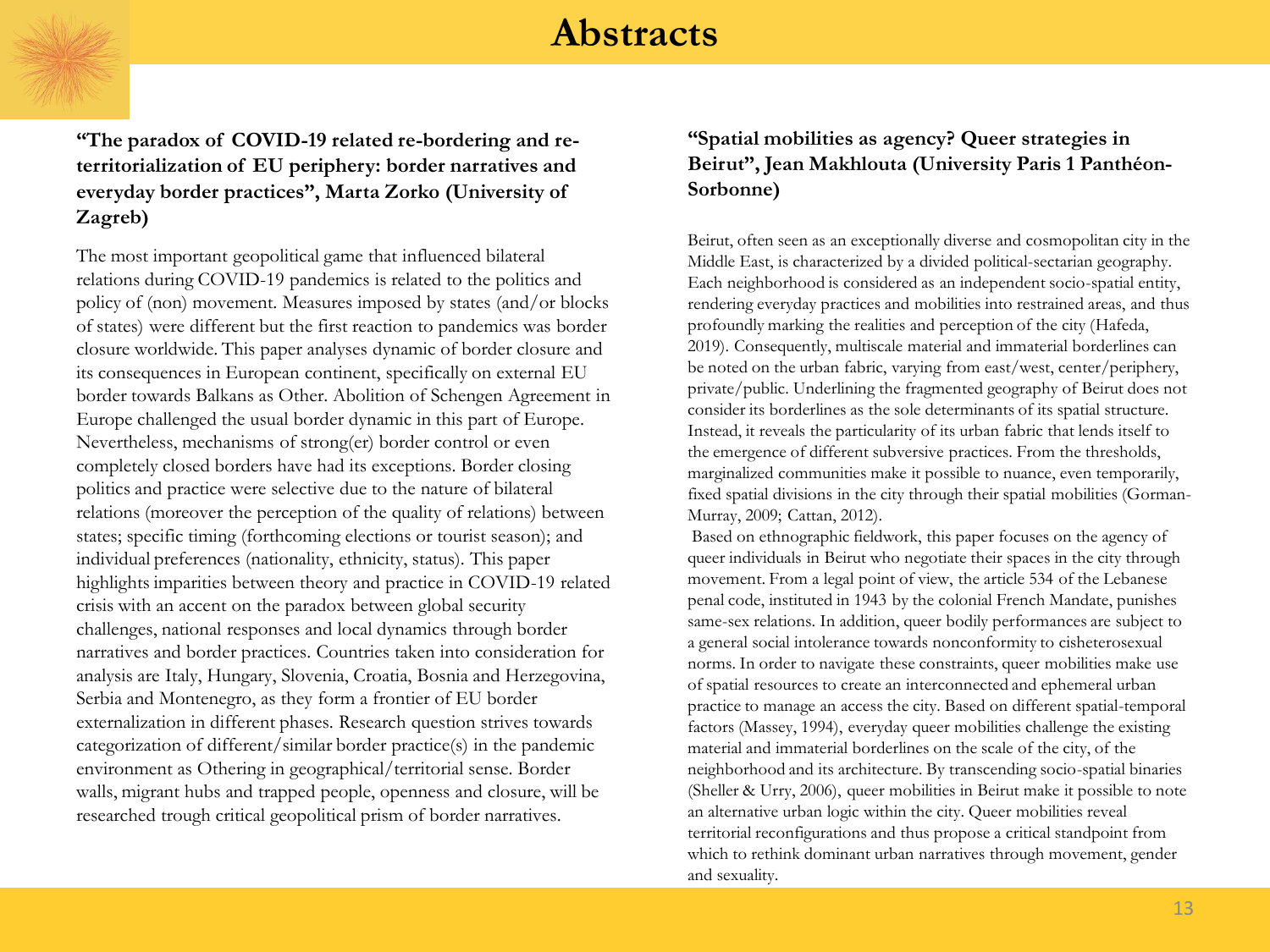

#### **" "The Moving World": Flâneur, Flâneuse, and Invisible City Borders", Alexandra Urakova (University of Tampere/Russian Academy of Sciences)**

Walter Benjamin famously granted Edgar Allan Poe with the invention of the flaneûr in "The Man of the Crowd" (1842). Comparing Poe's story with E.T.A. Hoffmann's "The Cousin's Corner Window," he notices a telling difference: "Poe's narrator observes from behind the window of a public coffee-house, whereas the cousin is installed at home. Poe's observer succumbs to the fascination of the scene, which finally lures him outside into the whirl of the crowd. Hoffman's cousin, looking out from his corner window, is immobilized and paralytic; he would not be able to follow the crowd even if he were in the midst of it." Benjamin thus directly relates the new phenomenon of the modern urban space  $- a$  flane $\hat{u}r - t$  to the question of mobility; the moment of flaneûrie occurs at the borderline between watching and moving, observation and action. This paper, reflecting upon the controversial emergence of the flaneûr and flaneûse as a fictional character, questions to what extent the ability to move and cross borders is essential for understanding it. If the freedom of movement excludes a disabled person (Hoffman's "cousin"), what can we say about nineteenth-century women who were not expected to travel unaccompanied and had certain constraints about their urban routes? Speaking about making but also about unmaking a flaneûse in the midnineteenth-century United States on the example of Lydia Maria Child's *Letters from New York* (1843) and Susan Warner's *The Wide, Wide World* (1850), the paper will examine how nineteenth-century female urban writing accentuates invisible city borders.

#### **"Crossing the Boundaries of Naples: Wandering Women and Female Subjectivity, from Matilde Serao to Elena Ferrante", Sophie Maddison (University of Glasgow)**

‗Trenta per cento' (1889) is a short story in which the Italian author and journalist Matilde Serao depicts a short-lived investment frenzy that spreads rapidly through the city of Naples followed by a financial crash. The narrative centres on the experience of a married, middleclass woman whose physical mobility departs from both social and literary convention. Wandering the streets alone and 'descending' into working-class neighbourhoods, Eleonora Triggiano is swept up by crowds and overwhelmed by the sensory stimuli of food markets – and in doing so, she becomes acutely aware of the economic situation playing out. By drawing on but simultaneously reworking characteristics of earlier, male, Parisian flâneurs, Serao makes room for a Neapolitan *flâneuse* whose social awareness is a direct result of her ability to move and think *through* urban space. Taking 'Trenta per cento' as a relatively early example of female perambulation in postunification Naples, this paper argues that Serao's story bears an underappreciated relation to later, more explicitly existential narratives of subjectivity written by and about Italian women. Eleonora's thought process is distinctly corporeal; dependent upon and at times nauseatingly entangled with urban materiality, physical movement and sensory perception. Not only can this be seen to influence Anna Maria Ortese's *Il mare non bagna Napoli* (1953), but it offers striking resonances with the *smarginatura* (dissolving margins) and *frantumaglia* (a subjective process of shattering) that recur throughout Elena Ferrante's writing. This paper examines such connections, with reference to English translations of Italian texts. Focusing on areas of Naples that are shaped by geographical borders as well as stark divisions of class and gender – by marginalisation and inequalities of a spatial and social kind – it demonstrates that the notion of (im)mobility has long been, and continues to be, a feature of femaleauthored literature about Naples.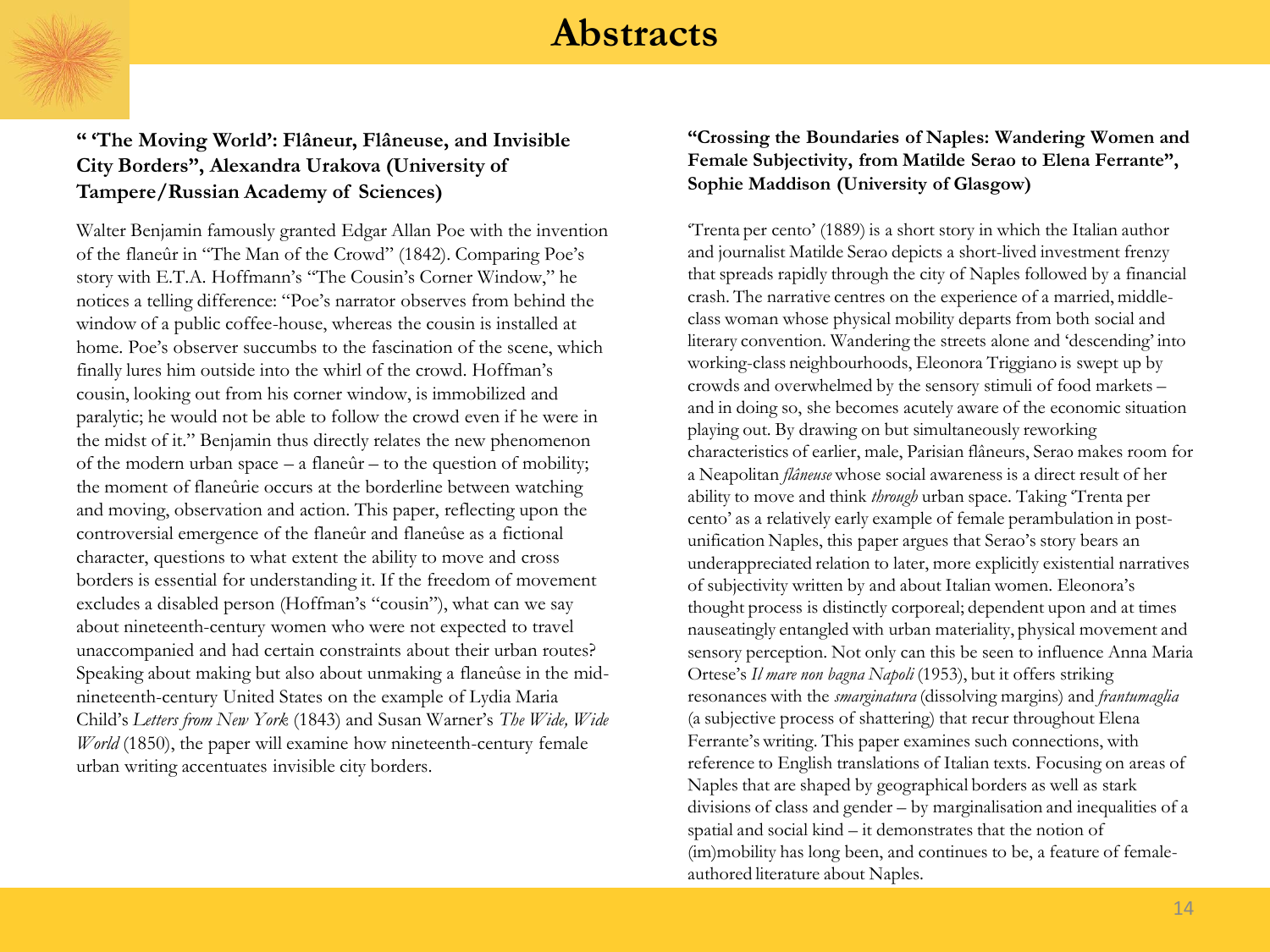

#### **"I Am My Own Landscape: Reframing the Flâneur in the Fringes of Urbanism and Illustration", Tânia A. Cardoso (University of Amsterdam)**

Poetic landscapes stem from the pages of my sketchbook as I capture shreds of everyday life in the city. Focusing on multiple senses and intimate perspectives, these drawings connect walking as wayfinding and urban research to artistic practice. The resulting illustrations, some poetic, others descriptive, are critical pieces to explore and reflect on urban issues, practices and experiences. The illustrator-researcher, an urban chronicler, acknowledges their body as part of the territory, situated in place and part of urban experience. By following a site-specific practice the illustrator-researcher becomes part of urban impressions, rhythms, cadences, knowledge and imaginary production. For this purpose, I critically reflect on Walter Benjamin's concept of the flâneur through my illustration performance in the city. After all, the 'original' flâneur was an illustrator himself. Following Deborah L. Parsons' consideration of how the contemporary flâneur can be re-established as an androgynous character and redefined as a metaphor for the urban explorer regardless of their gender, I suggest that the act of flânerie as practised by the urban illustrator-researcher is androgynous. The importance of androgyny relates to the complexity of the city in itself - one specific gaze is not enough to give it justice. As such, this presentation invites the discussion about what these performative experiments through drawing may reveal, disrupt or challenge in traditional urban concepts. In the engagement between the illustrator as an urban explorer, the city, and its inhabitants, reframing the concept of the flâneur can be a playfully work tool inside the visible mapped territory, transforming or subverting it by intersecting both bottom-up and top-down. Understood in this way, my artistic research as practice allows me to simultaneously consider multiple gazes while redefining the tools to engage with and communicate urban space questioning the mechanisms of power placed to regulate it.

#### **"The Nomadic Subject in Teju Cole"s Open City", Aristi Trendel (Le Mans University)**

Space in Teju Cole's acclaimed but also criticized, erudite novel, *Open City* (2011), is inextricably related to vision, in particular the double vision of its main character, as the classic motif of flâneur is endowed with a transcultural dimension in the narrative.

The intertwining of the two motifs, namely of the European flâneur and of the transcultural (Welsch) occurs the intersection of three continents, Europe, US and Africa, and of the categories of race, class, and gender.

Teju's peripatetic character, whose walks translate into an ontological and intellectual energy, both single and multiple, independent and interconnected, seems to diffuse a nomadic consciousness "the kind of critical consciousness that resists settling into socially coded modes of thought and behaviour" (Braidottti). This paper examines Cole's novel through Rosi Braidottti's concept of the nomadic subject.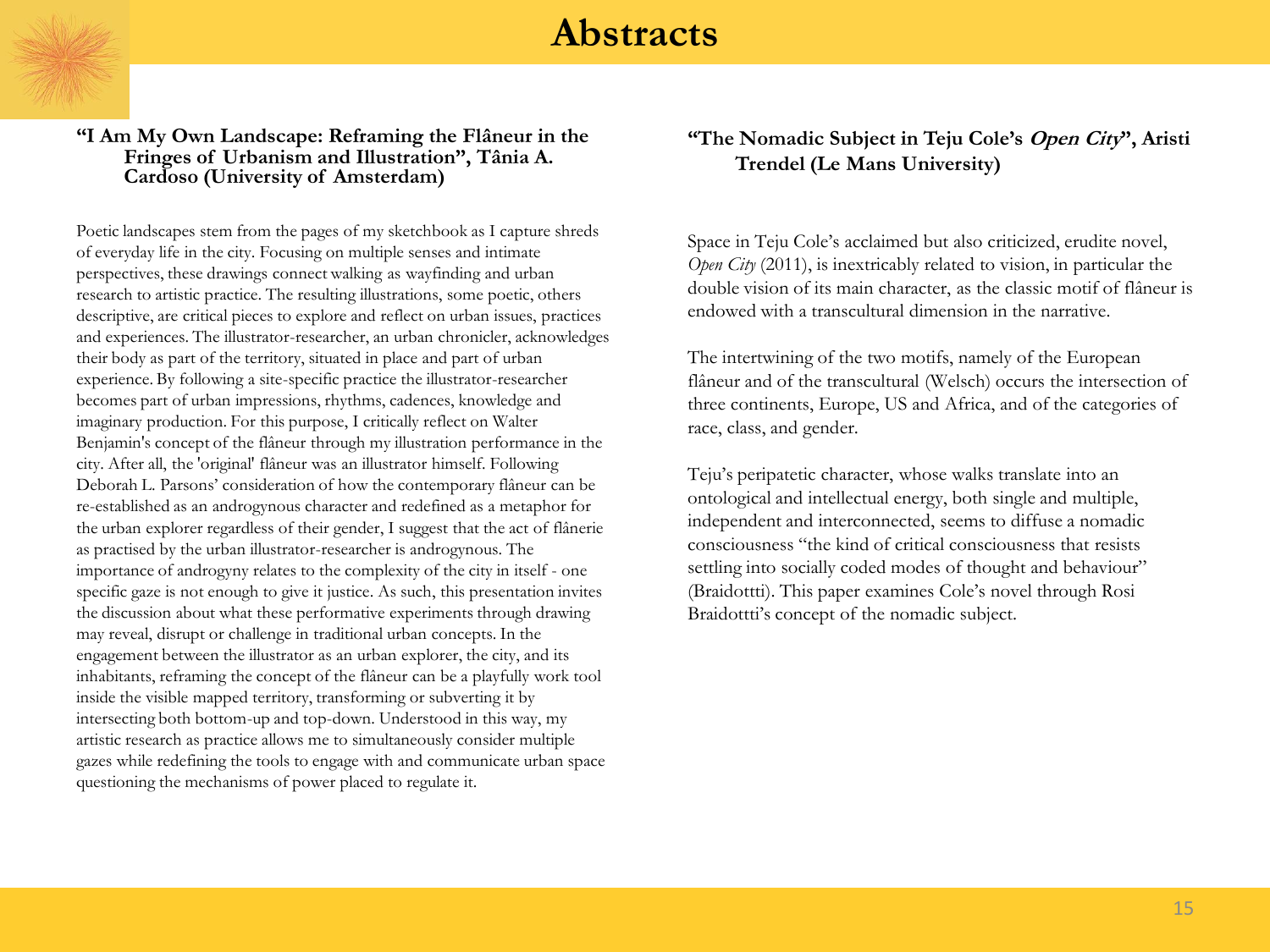

**"What Lurks in the Peripheries: The Unusual in Liminal Suburban Territories in Recent Short Story Collections", Rosa María Díez Cobo (Universidad de Burgos)**

Urban centers often expand, blur and intersect with the natural and/or rural areas, creating spaces with diffuse borders, which are characterised more by their absences and shortcomings than by what they possess or which is unique to them. This aporetic essence is the one detected in the narratives of a series of authors who, from diverse interests, but with a common inclination towards the exploration of the fantastic and the unusual, portray those "other spaces" that orbit between population hubs. This is the case of two recent short story collections: *Black Juice* (2004) by Australian Margo Lanagan and *La oscuridad es un lugar* (2020) by Spanish author Ariadna Castellarnau. Thus, from a comparative stance, this proposal aims to address how the spatial element, which in these narratives may seem an incidental backdrop, stands as a character in itself. Its primary importance accentuates the strangeness that characterises the unusual characters, relations and situations. Topics such as identity, childhood, family or couple involvements in these stories oscillate between the hyperrealistic and the absurd or impossible. The fact that most of them take place in no man's lands compels us to associate their plots with the liminal nature of these central territories, threshold fluctuations between the fantastic and the plausible. An attempt will be made to illuminate this significant convergence considering the theoretical conceptualization of the unusual by expert Carmen Alemany combined with the studies on the postmodern fantastic space by Patricia García among other authors.

#### **"Health, Hazard, and Hallucination of Intra-City Cycling: Modern Japanese Narratives of (Im)Mobilities and Affordances in (Sub)Urban Space", Atsuko Sakaki (University of Toronto)**

This paper considers bicycle rides as affordances, or how to use things in space (Norman), under the precarious conditions of cities whose hardware (architecture) and software (navigation technology and tactics) are being made and unmade. The focus is on the bicycle as (1) a prosthesis of the human body; (2) a tool for the restoration and enhancement of the health and fitness threatened by yet promoted in capitalist society; (3) a means of transport more efficient than walking but less efficient than automobiles in a regime that prioritizes speed; (4) an accomplice in spatial practices (de Certeau) that form Augé's non-place or Foucauldian heterotopias; and (5) a measure to overcome disability and manage the instability of urban infrastructure in wartime. The corpus is canonical modern Japanese male literary authors' lesser-known pieces, in each of which the narrator-protagonist seeks comic relief in his own physical ineptitude and vulnerability while exerting narrative authority in textual space. I examine the Japanese male body struggling for greater athleticism in London and Wimbledon at the end of Victorian England (Natsume Sôseki, "The Bicycle Diary"), the body of an aspiring author feeling entrapped in a developing local city in mid-1930s Japan (Hagiwara Sakutarô, "The Bicycle Diary"), and a disabled female body enabled by cycling in the air-raid prone Tokyo of early 1945 (Ishikawa Jun, "Moon Gems")—with occasional forays into Mark Twain's "Taming the Bicycle" and Samuel Beckett's "Fingal"-- to illustrate the volatile dynamic between the human body, the physically demanding yet liberating vehicle, and suburban or urban space. I show how modern subjectivity in each firstperson narrative is contested in cities plagued with air pollution, the traffic of strangers who rarely communicate with each other (Simmel), lawenforcement's surveillance over personal use of public space, and communal vigilance over incidental spectacles in the *terrain vague* (Solá-Morales).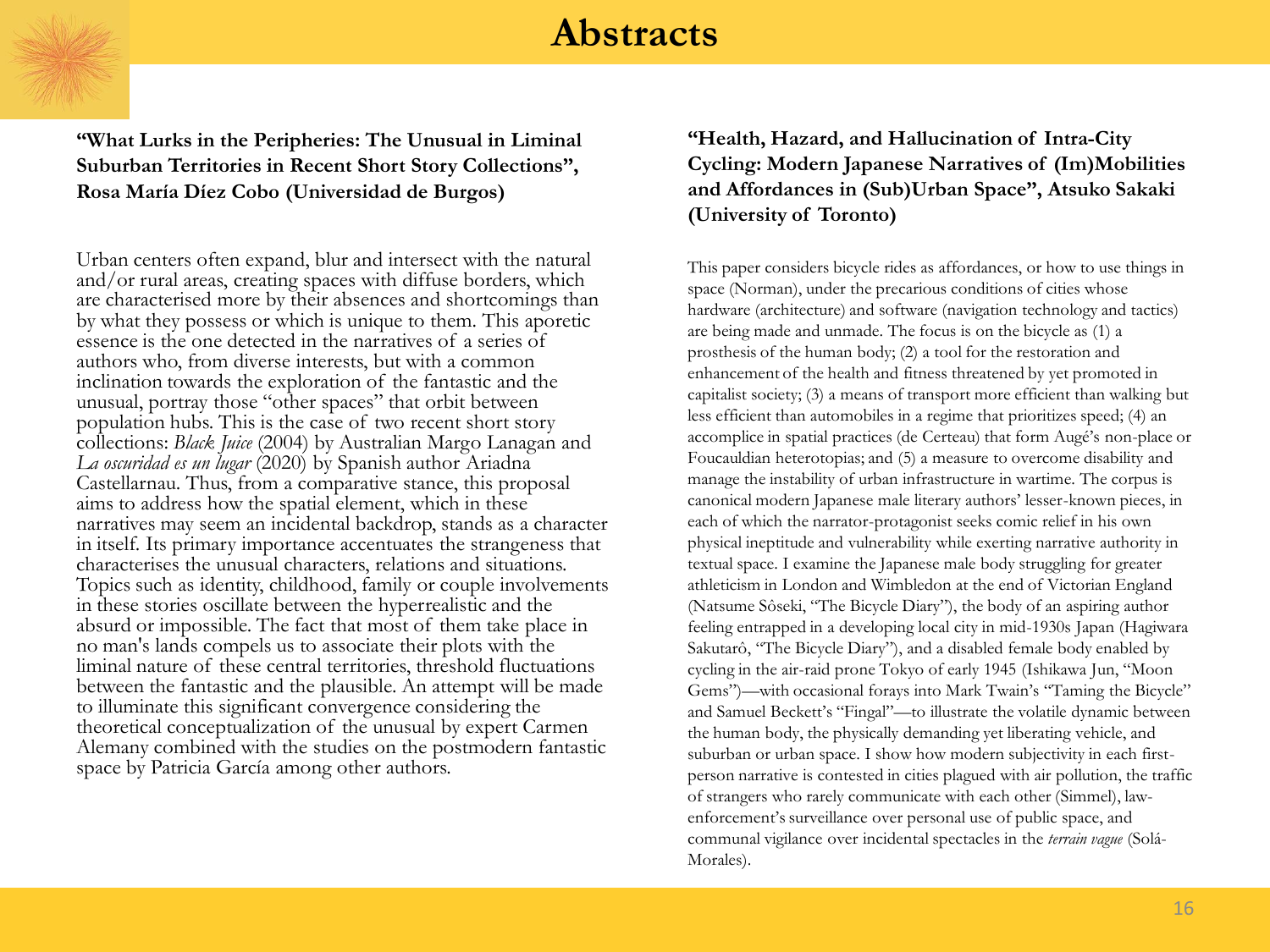

**"Urban Queer Mobility in China and Mu Cao"s Poetry of Abjection", Federico Picerni (Ca' Foscari University of Venice/Heidelberg University)**

Rural-to-urban mobility is often understood as a way to emancipation for queer individuals in China. As opposed to rural areas and lower-tier cities, where prejudices and discrimination are still heavily present, major cities have a more relaxed and tolerant environment, also signalled by the active presence of queer associations and art projects, mostly film festivals. In addition, recent years have shown timid signs of openness by state officials and early symptoms of a "pink" economy." However, these practices have also generated forms of (middle-class) homonormativity, largely to the exclusion of queer people belonging to the urban underclass. The paper engages with issues of emancipation, abjection and agency in queer rural-to-urban mobility in China through the early-2000s poetry of Mu Cao. Written shortly after his transition to the city, this body of poems captures the condition of a queer migrant worker and his subjective impact with the city, addressing both mobility into the urban social space and the immobility of gender- and class-based subalternity. The analysis concentrates on the association of urban places, environments and symbols with sexual abjection, instead of liberation. I suggest that Mu Cao's poetry is an example of urban self-narrative by queer individuals often overlooked in (urban) middle-class LGBT+ discourse, and it remains valid today as an injunction against the homonormative forgetting of the history of queer abjection. By bridging literary urban studies, the sociological scholarship on queer mobilities in China, and suggestions coming from the "new mobilities" paradigm, the paper aims at demonstrating the validity of an intersectional approach to grasp the different experiences of LGBT+ urban mobility.

#### **"Space and Mobility in Paton"s Cry, the beloved Country (1948): A Postcolonial Analysis", Sophie Kriegel (Leipzig University)**

This paper will focus on the complex relations of power, space, and mobility in the postcolonial novel *Cry, the Beloved Country* (Paton 1948). It will explore the question of how mobility is constructed at the intersection of race, nation, and gender in an urban narrative about Johannesburg at the rise of apartheid. The 'new mobilities paradigm' is often used to investigate state borders and interstate mobility as relevant for the discourse of national belonging, when in fact the production and organisation of inner state spaces is equally relevant. Culturally significant cities like Johannesburg are the places where national belonging is negotiated through spatialising practices. Movement is an essential part of this. I explore the fundamental categories of space and mobility as relational and discursive, defining space as a process of materially embedded practices (Massey 2005) and movement as discursively constituted (Frello 2008).

Paton's *Cry, the beloved Country* exemplifies how discourses of belonging are formed around mobility. For example, the characters negotiate belonging by realising the transgressional potential of streets through their mobility. This process stresses, first, that the 'immobility' of women enables the marginalised mobility of coloured men between liminal urban spaces, which are normatively controlled by white men. This combination of (im)mobilities turns the urban space into a relatable place of individual (and national) belonging. Second, language competence constraints free movement as a marker of class and race thus impacting the belonging to Johannesburg as a symbol of the modern South African nation. Beyond that, the white author's attempt to speak for marginalised communities of colour allows insight into the kinds of mobility and belonging that were perceived (from a position of power) as accessible to people of colour in the socio-historic context at the time. In summary, this paper will help to further establish the 'new mobilities paradigm' as a tool of analysis in postcolonial literature to understand how mobility, space and questions of belonging are related in a postcolonial context.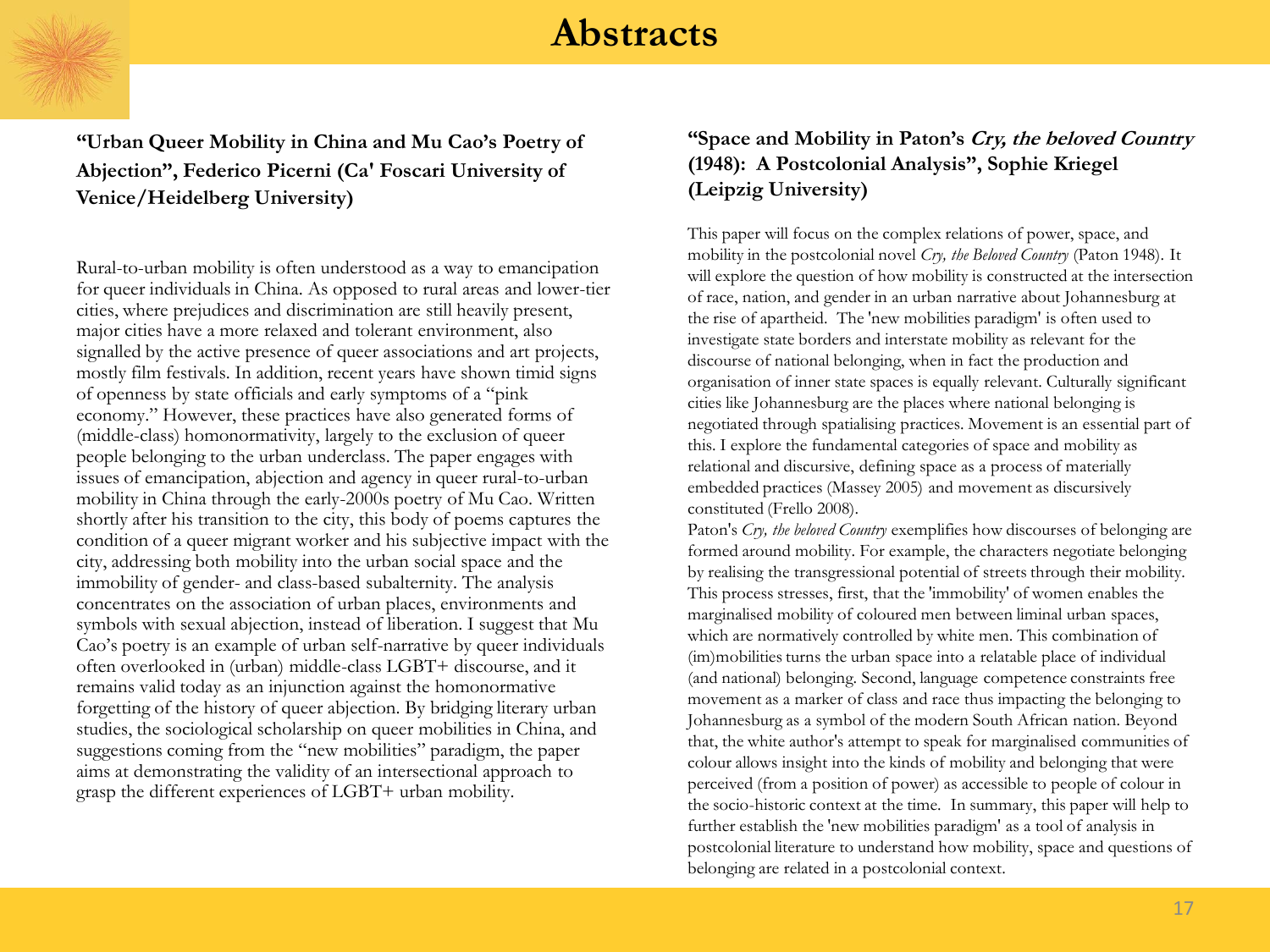**"Punk as Urban Fringe Culture: On Daniela Catrileo"s "Warriache" (2019) and Mapuche Punk in the Periphery of Santiago de Chile", Maxwell Woods (Universidad Adolfo Ibáñez)**

Urban mobility under neoliberalism is categorized not only by the movement of bodies through a city space, but additionally by the circulation and exchange of commodities. Within this understanding, to be a resident on the fringe is not only to be located in the so-called periphery or borderlands of a city, but additionally to receive the residues of the cultural goods that constitute the hegemonic culture of the center. To be on the fringe is to consume knock-offs, counterfeits, off-brands, replicas, and fakes produced in factories across the world, circulated within the mobile global market, and eventually placed in urban spaces' peripheries as the fringe alternative to high culture. As a result, cities throughout the twentieth and twenty-first centuries have been populated by various fringe cultures constituted by reshaping the residues of globally mobile cultural commodities into a counterculture. This presentation will examine one such globalized mobile urban fringe culture: Punk. More precisely, in this presentation I will examine the 2019 short story, ―Warriache‖ (the Indigenous Mapuche word for ‗city dweller'), by Daniela Catrileo, in which she expresses how she developed her identity as a Mapuche woman living on the fringes of Santiago de Chile by yoking together the residues of globally mobile pop-culture commodities—Michael Jackson's zombies in the "Thriller" music video, cartoons on Nickelodeon, and dozens of records of bands from Europe—into a punk identity that articulates her self as woman, Mapuche, and peripheral urban subject. In this way, I argue that Catrileo is a *quadruple-fringe* subject in a world dominated by neoliberalism, patriarchy, coloniality, and urban centralism. Catrileo's short story demonstrates how punk at times serves as a contestatory fringe urban culture constituted by knotting together the residues of globally mobile cultural commodities.

#### **"U.S.-Mexican Boderlands and (Inter)Media Child Migration Narratives", Julia Faisst (Catholic University of Eichstaett-Ingolstadt)**

In the face of the global rise of migratory movements, authoritarianism, racism, and violence, this paper examines contemporary literary and visual migration narratives of transcultural borderspaces that transcend national borderlines and turn into deterritorialized and necropolitical zones of exception with diminished constitutional protections. More specifically, I take into view the current refugee crisis as it plays out in the Mexican-U.S. American border region, and in particular documentary and fictional depictions of child migration, such as John Moore's photography series on the refugee crisis that accompanies families on their journey North, Valeria Luiselli's novel *Lost Children Archive* (2019) with its layered narratives in which a personal family journey is set against the stories of thousands of children trying to cross the southwestern border into the U.S., and Tom Kiefer's photographic assemblages of personal possessions that were seized from migrants in a Customs and Border Protection facility in southwest Arizona.

I thus focus on cultural narratives that tackle—and often critique—the extrajudicial enforcement practices and politics enacted in transcultural borderzones, increasingly militarized and policed by border technology. Considered together with the "emergence of transnational cities in the U.S. Mexican borderlands" (Butler, Gurr, and Kaltmeier 1), they comprise a transnational space in which "distinct national localities are linked together by migrant flows, and the diaspora formed by this migration" (Schmidt Camacho 5). Away from the economic precariousness, government corruption, crime, and environmental instability of the global South and towards the domestic battles of the North—and often back again by way of deportation—I argue that migrants from El Salvador, Guatemala, and Honduras experience what postcolonial theorist Trinh T. Minh-ha calls the "elsewhere [that is] within here" (Minh-ha). This 'elsewhere' takes place both while migrants pass through a hostile Mexico and arrive at the U.S. southern border, before they enter a U.S. that denies them basic human rights. Amongst those rights is "the ability and freedom some argue the essential human right—to move freely from one place to another" (Sheehan 4). That this right is frequently forestalled by "enforcement policy that prioritizes immobility over migrant lives" (Demo 64) I consider even more reason to investigate (im)mobility in peripheral urban environments from the perspective of child migrants and their (inter)media refugee narratives.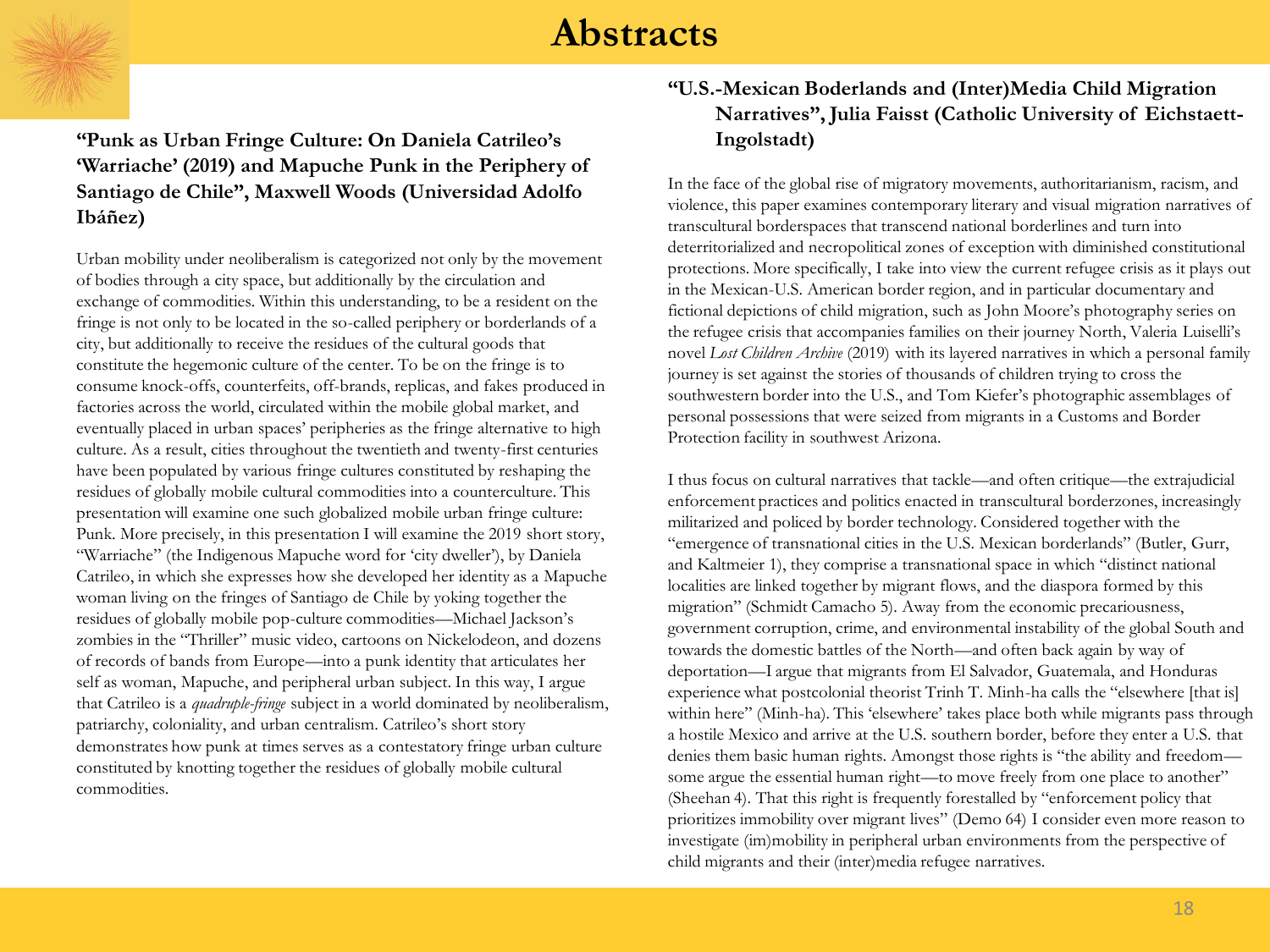**"Cihuateteo Wander: The Representations of the Female Walk in Mexico City and its Peripheries", Orly C. Cortés Fernández (Universidad Autónoma Metropolitana-Xochimilco)**

A woman who wanders the city has been called, from a European perspective, flâneuse. The study of the female city walker in the Mexican Arts and Literature has scarcely considered the vision of women and, until now, it has been proposed that their walking is a flâneuse act. However, this motif must be problematized –and decolonised– in the Mexican urban context, where femicide and gender violence increase every day. In this paper, I propose to do so by using the term Cihuateteo Wander to carry out a comparative, intertextual and intermedial study of Literature and Performance Art that represents the female walk in Mexico City and its peripheries. Cihuacóatl is the Aztec goddess from which La Llorona derives, and the Cihuateteos were the spirits of "divine women" related to her (usually women that died giving birth). Hence, Cihuateteo Wander denotes the wanderings shown in Mexican literary and artistic representations. Considering the term Cihuateteo Wander, I will study a novel and an ongoing piece of performance art made by Mexican authors during the second decade of the 21st century. The proposed corpus is *Fire 20* (2017) a novel by Ana García Bergua, which shows the wanderings of a young woman who dies in the fire that took place at the National Cinemas in 1982; and *Death Comes Out From The East* (2014-present) by Sonia Madrigal, where the artist explores the increasing femicides in the State of Mexico –in the periphery of the Mexican capital.

In summary, I propose a comparative analysis where the otherness that inhabits the cities are taken into account. I seek –among other things– to contribute to the dissemination of works created by Mexican authors, and to contribute knowledge to the Mexicanist Studies field.

#### **"Nuyorican Masculine Identities and Urban (Im)mobilities in New York", Eliseo Jacob (Howard University)**

My paper, which uses theories of the public sphere to frame the reterritorialization of urban space by marginalized communities, examines the ways in which Afro-Latinx literature and literary productions in New York point towards larger social dynamics, such as community-based activism, access to urban spaces, institutional racism, and gentrification. Afro-Latinx authors have brought life to marginalized figures that Juan Flores classifies as "lower case people". My research examines the ways in which these authors' representations of youth reveal an engaged citizenry seeking to stabilize communities in response to larger social problems. This paper will focus on Nuyorican writers Ernesto Quiñonez, Willie Perdomo, and Bonafide Rojas and it will analyze how they provide critical reflections of marginalized, masculine identities in the face of gentrification and poverty. In recent years, Afro-Latinx communities in major urban areas throughout the Americas have increased their efforts to mobilize around issues related to racism, state violence and poverty. Writers from these communities interpret these social changes in their literary works, in effect questioning social inequality rooted in race and class differences. Analyzing the social dynamics that unfold within these literary works can offer us a more complex understanding of the impacts of counterpublics within Afro-diasporic communities. By using the lens of the public sphere to examine the themes within these literary works, my research on writers from marginalized communities contributes to the field of Afro-Latinx literary studies.